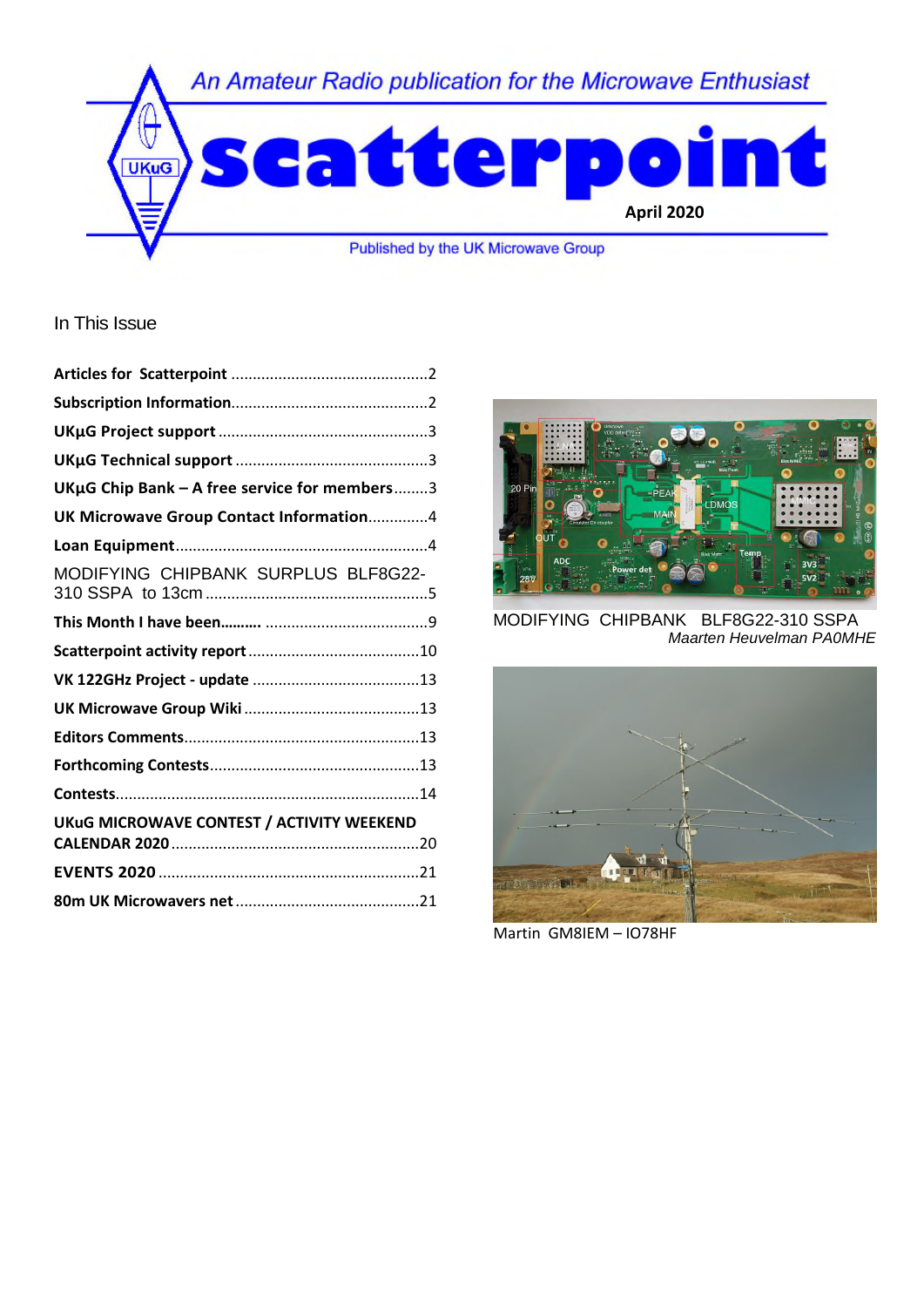#### **UK Microwave Group**

# **Subscription Information**

The following subscription rates apply. UK £6.00 US \$12.00 Europe €10.00

This basic sum is for **UKuG membership**. For this you receive Scatterpoint for **FREE** by electronic means (now internet only) via

## https://groups.io/g/Scatterpoint and/or Dropbox. Also, **free access to the Chip Bank**.

Please make sure that you pay the stated amounts when you renew your subs next time. If the amount is not correct your subs will be allocated on a prorata basis and you could miss out on a newsletter or two!

You will have to make a quick check with the membership secretary if you have forgotten the renewal date. Please try to renew in good time so that continuity of newsletter issues is maintained. Put a **renewal date reminder** somewhere prominent in your shack.

Please also note the payment methods and be meticulous with PayPal and cheque details.

# **PLEASE QUOTE YOUR CALL SIGN!**

Payment can be made by: PayPal to

### ukug@microwavers. org

or a cheque (drawn on a UK bank) payable to 'UK Microwave Group' and sent to the membership secretary (or, as a last resort, by cash sent to the Treasurer!)

# **Articles for Scatterpoint**

News, views and articles for this newsletter are always welcome.

Please send them to editor@microwavers. org

## The CLOSING date is

## the FIRST day of the month

if you want your material to be published in the next issue.

Please submit your articles in any of the following formats:

Text: txt, rtf, rtfd, doc, docx, odt, Pages

Spreadsheets: Excel, OpenOffice, Numbers

Images: tiff, png, jpg Schematics: sch (Eagle preferred)

I can extract text and pictures from pdf files but tables can be a bit of a problem so please send these as separate files in one of the above formats.

Thank you for you co-operation. **Roger G8CUB** 

# **Reproducing articles from Scatterpoint**

If you plan to reproduce an article exactly as in Scatterpoint then please contact the Editor – otherwise you need to seek permission from the original source/author.

*You may not reproduce articles for profit or other commercial purpose. You may not publish Scatterpoint on a website or other document server.*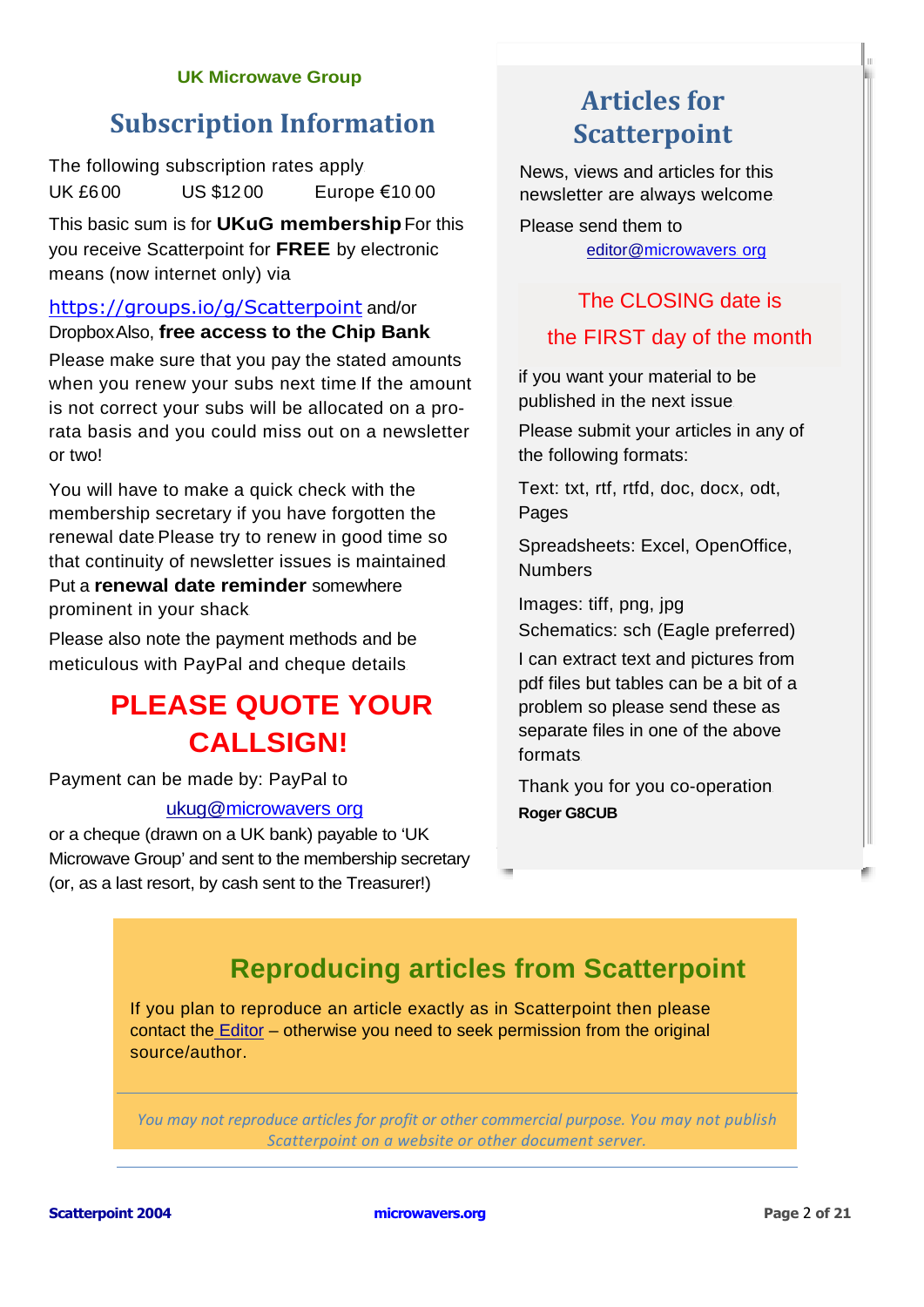# **UKµG Project support**

The UK Microwave Group is pleased to encourage and support microwave projects such as Beacons, Synthesiser development, etc. Collectively UKuG has a considerable pool of knowledge and experience available, and now we can financially support worthy projects to a modest degree.

Note that this is essentially a small scale grant scheme, based on 'cash-on-results'. We are unable to provide ongoing financial support for running costs – it is important that such issues are understood at the early stages along with site clearances/licensing, etc.

The application form has a number of guidance tips on it – or just ask us if in doubt! In summary:-

- Please apply in advance of your project
- We effectively reimburse costs cash on results (eg Beacon on air)
- We regret we are unable to support running costs

Application forms below should be submitted to the UKuG Secretary, after which they are reviewed/ agreed by the committee

www.microwavers.org/proj-support.htm

# **UKµG Technical support**

One of the great things about our hobby is the idea that we give our time freely to help and encourage others, and within the UKuG there are a number of people who are prepared to (within sensible limits!) share their knowledge and, what is more important, test equipment. Our friends in America refer to such amateurs as "Elmers" but that term tends to remind me too much of that rather bumbling nemesis of Bugs Bunny, Elmer Fudd, so let's call them Tech Support volunteers.

While this is described as a "service to members" it is not a "right of membership!"

Please understand that you, as a user of this service, must expect to fit in with the timetable and lives of

the volunteers. Without a doubt, the best way to make people withdraw the service is to hassle them and complain if they cannot fit in with YOUR timetable!

Please remember that a service like our support people can provide would cost lots of money per hour professionally and it's costing you nothing and will probably include tea and biscuits!

If anyone would like to step forward and volunteer, especially in the regions where we have no representative, please email john@g4bao.com

The current list is available at

www.microwavers.org/tech-support.htm

# **UKµG Chip Bank – A free service for members**

#### **By Mike Scott, G3LYP**

Non-members can join the UKµG by following the nonmembers link on the same page and members will be able to email Mike with requests for components. All will be subject to availability, and a listing of components on the site will not be a guarantee of availability of that component.

The service is run as a free benefit to all members of the UK Microwave Group. The service may be withdrawn at the discretion of the committee if abused. Such as reselling of components.

There is an order form on the website with an address label which will make processing the orders slightly easier.

Minimum quantity of small components is 10.

These will be sent out in a small jiffy back using a second class large letter stamp. The group is currently covering this cost.

As many components are from unknown sources. It is suggested values are checked before they are used in construction. The UKµG can have no responsibility in this respect.

The catalogue is on the UKµG web site at www. microwavers. org/chipbank. htm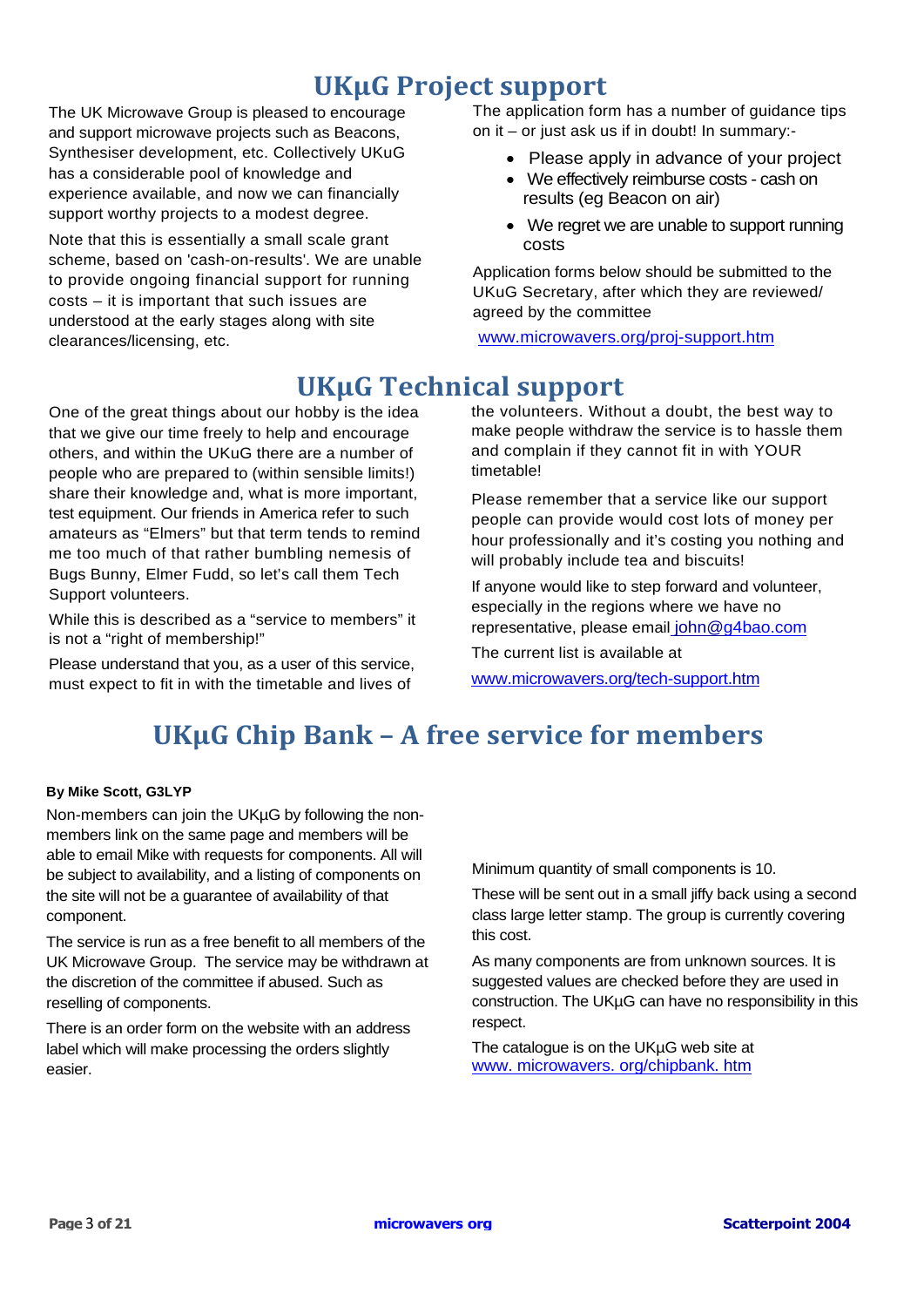# **UK Microwave Group Contact Information**

located: Wiltshire IO91EC located: Suffolk JO02OB located: Hertfordshire IO91VX Tel: 01980 862886 Tel: 01473 717830

G4LDR G3XDY G3XDY G8DKK

Chairman: Neil Underwood General Secretary: John Quarmby Membership Secretary: Bryan Harber email: chairman@microwavers.org secretary@microwavers.org membership@microwavers.org

email: treasurer@microwavers.org editor@microwavers.org beacons@microwavers.org located: Cambridgeshire JO02CG located: Essex JO01DP located: Surrey Tel: 01223 862480 Tel: 01277 214406

G4BAO G8CUB G6600LX

Treasurer: Dr John Worsnop Scatterpoint Editor: Roger Ray Beacon Coordinator: Denis Stanton

Scatterpoint Activity news: G4BAO as above scatterpoint@microwavers.org Contests & Awards Manager: G3XDY as above g3xdy@btinternet.com

### **Assistants**

| Murray Niman          | Webmaster           | G6JYB        | g6jyb@microwavers.org      |
|-----------------------|---------------------|--------------|----------------------------|
| Kent Britain          | <b>USA</b>          | WA5VJB/G8EMY | wa5vjb@flash.net           |
| Mike & Ann Stevens    | <b>Trophies</b>     | G8CUL/G8NVI  | trophies@microwavers.org   |
| <b>Noel Matthews</b>  | <b>ATV</b>          | G8GTZ        | noel@noelandsally.net      |
| Robin Lucas           | Beaconspot          | G8APZ        | admin@beaconspot.uk        |
| Chris Whitmarsh       | mmWaves             | G0FDZ        | chris@g0fdz.com            |
| Mike Scott            | Chip Bank           | G3LYP        | g3lyp@btinternet.com       |
| Paul Nickalls         | Digital             | G8AQA        | g8aqa@microwavers.org      |
| <b>Heather Lomond</b> | <b>SDR</b>          | <b>M0HNO</b> | m0hno@microwavers.org      |
| Neil Smith            | <b>Tech Support</b> | G4DBN        | neil@g4dbn.uk              |
| <b>Barry Lewis</b>    | RSGB uWave Manager  | G4SJH        | barryplewis@btinternet.com |

### **UK Regional Reps**

| Martin Hall          | Scotland         | GM8IEM       | martinhall@gorrell.co.uk |
|----------------------|------------------|--------------|--------------------------|
| Gordon Curry         | Northern Ireland | GI6ATZ       | gi6atz@qsl.net           |
| Peter Harston        | Wales            | GW4JQP       | pharston@gmail.com       |
| <b>International</b> |                  |              |                          |
| Kent Britain         | USA              | WA5VJB/G8EMY | wa5vjb@flash.net         |

# **Loan Equipment**

Don't forget, UKuG has loan kit in the form of portable transceivers available to members for use on the following bands: **Contact John G4BAO for more information** 

| 5.7GHz | 10GHz | 24GHz | 47GHz | 76GHz |
|--------|-------|-------|-------|-------|
|        |       |       |       |       |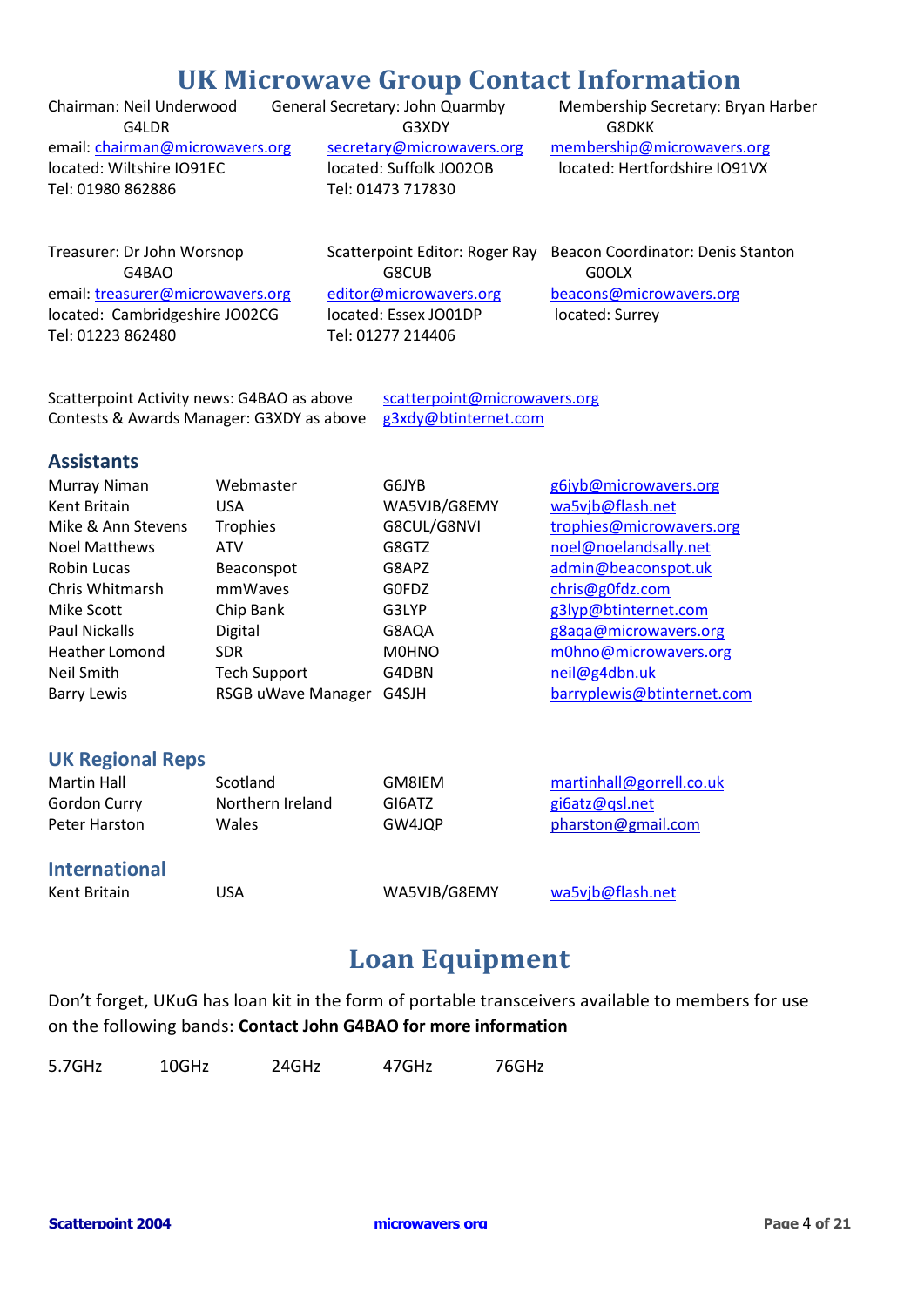# MODIFYING CHIPBANK SURPLUS BLF8G22-310 SSPA to 13cm

## *Maarten Heuvelman PA0MHE April 2020*

From Mike's Chipbank I received a surplus 2.1GHz CDMA basestation module, it comes with a LDMOS BLF8G22LS-310AV (see *Figure 1*).



### *Figure 1*

Next to the LDMOS the module consist of an MMIC MW71C2240N from NXP 4 W average, a printed 90 degree hybrid coupler, printed drain matching, a directional coupler his 20dB port is used for forward power measurement, a circulator 2110-2155MHz for RL protection and measurement, an LNA not used or tested by me, U18 TPS54320 buck convertor and stabilizers U19 5.2V and U17 3V3, U5 LTC5583 Power meter with 2x MAX1242 10 bits ADC with I2S output this uses forward from directional coupler and RL in combination with the circulator, a SW driver is written but a max forward power of only 45dBm can be measured, LM87C1MT temperature control, with Q17 as sensor. I2C output, in a tin can, most probably an input power protection but not sure, this is disabled.

20pin flat cable connector

|    | <b>GND</b>     | 2       | SDA U24              |
|----|----------------|---------|----------------------|
| 3  | <b>GND</b>     | 4       | SCL U24              |
| 5  | <b>GND</b>     | 6       | SLC U4, U6           |
| 7  | <b>GND</b>     | 8       | DOUT U4, U6          |
| 9  | CS U6, FWD     | 10      | CS U4, RL            |
| 11 | <b>GND</b>     | $12 \,$ | Bias MP close to U23 |
| 13 | MP close to U2 | 14      | <b>GND</b>           |
| 15 | ??             | 16      | <b>GND</b>           |
| 17 | $12V$ in       | 18      | <b>GND</b>           |
| 19 | <b>GND</b>     | 20      | <b>GND</b>           |
|    |                |         |                      |

As this module was most probably still in development stage it is not sure all modules are same. The module is using an LDMOS Ampleon (formally NXP) BLF8G22LS-310AV, a internally matched device for 2150 MHz which can deliver 310W peak and is intended for a Doherty architecture. This device has never been released at the supplier side, hence no datasheets are available. Most probably the device was custom made for a (to me unknown, Nokia?) customer and most probably cancelled before production start. I have neither circuit diagram nor other PCB information. After some DC modifications the PCB can deliver about 150W SSB in class-AB (please be aware it is not a high efficiency Doherty application anymore, mainly cause the internally matched device and PCB-matching circuitry is used outside its intended frequency range). The PCB has integrated heatspreaders but still an external large heatsink is required as roughly 400W is dissipated. The best results are managed by biasing the amplifier reversed as intended in the original Doherty design, so the Main in Class-C and the Peak in Class-AB. For only RF power, the 20pin connector and it's 12V can left unused.

#### **Modifications**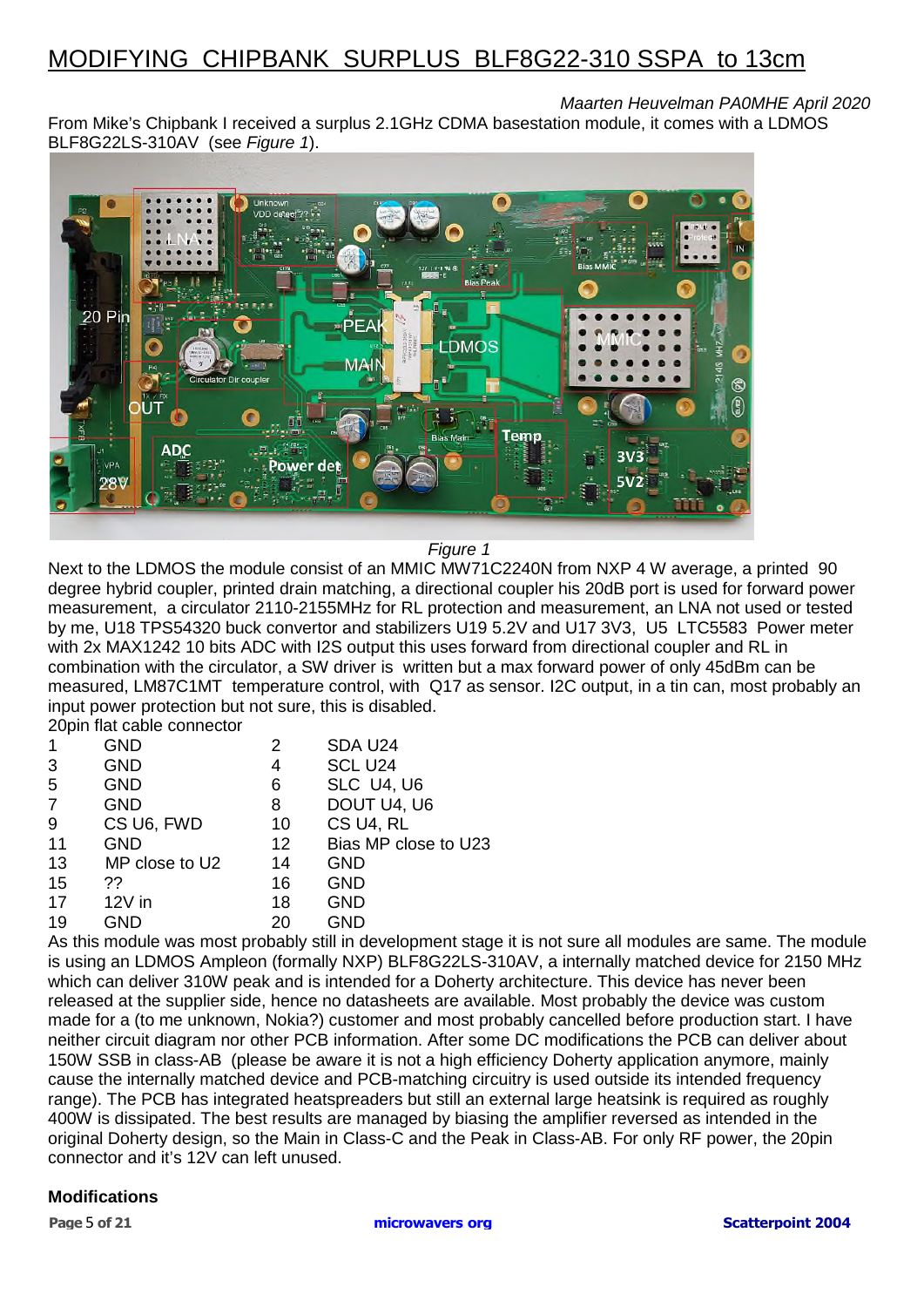General soldering on this PCB is quite difficult as it has very good thermal properties, so removing or soldering components has some challenges. A heat gun helps sometimes to add the required extra heat. For 4 stages a new bias circuit has to be made and the original bias circuits need to be disconnected.



*Figure 2 Figure 3* 

MMIC stage 1 and stage 2: Scratch tracks (*see Figure 2*) and connect the new bias circuits to existing both decoupling capacitors (*see Figure 3*). The side of Q20 is Stage 1, side of Q19 is Stage 2.





*Figure 5*

Main bias: (*see Figure 4*), remove patch up IC and wiring and remove 3 components, add a decoupling capacitor e.g. 10pf and connect main bias circuit (*see Figure 5*).





*Figure 6* 

Peak bias: Scratch track, add a decoupling Capacitor e.g. 10pF and connect Peak bias circuit close to U21 (see *Figure 6, 7*).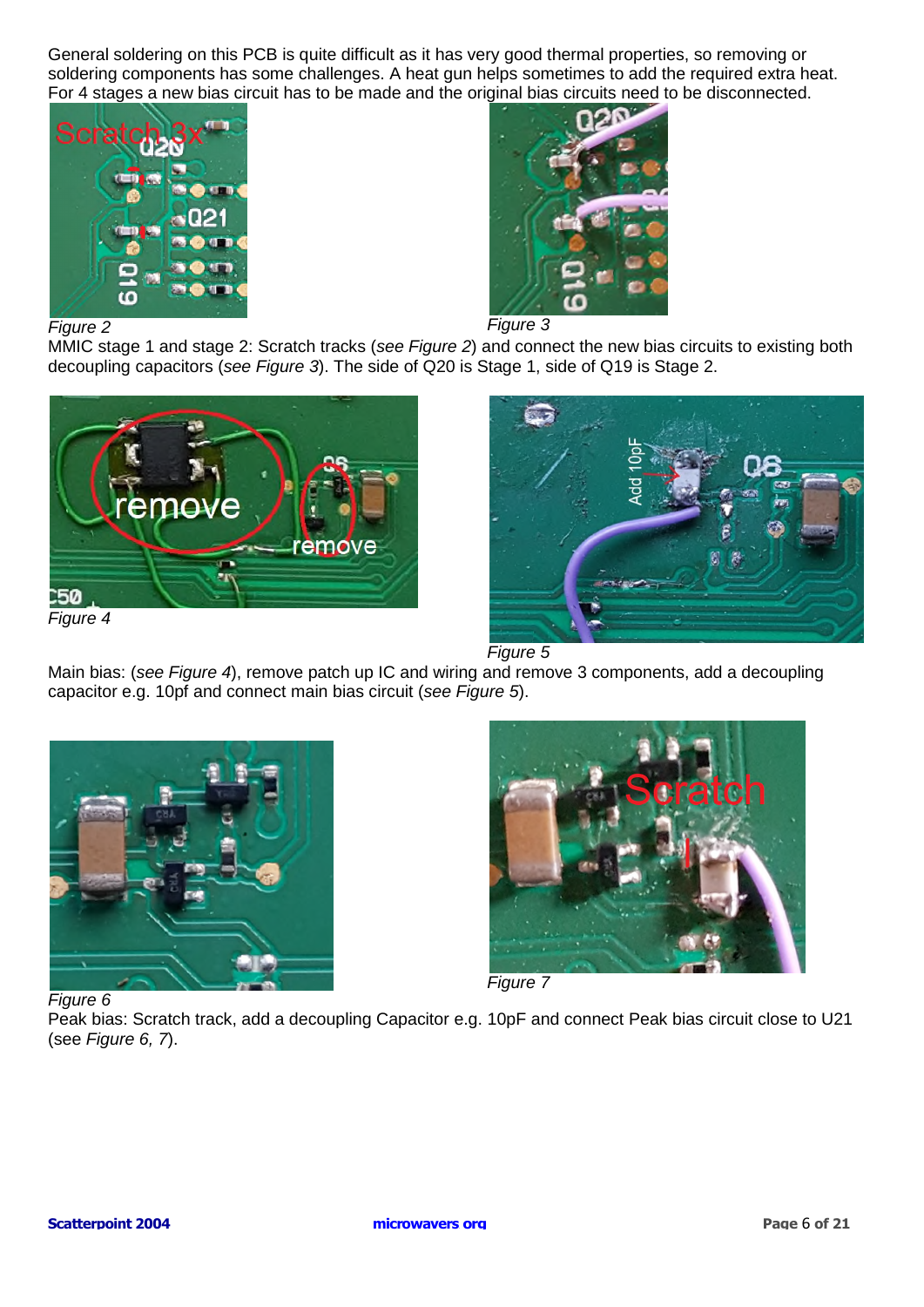

### *Figure 8*

Bias circuits: a very generic bias circuit was build (see *Figure 8*) however many different variants are around.

- MMIC Stage 1, IDq1 = 90mA Vbias=  $\sim$ 2.72V<br>- MMIC Stage 2, IDq2 = 420mA Vbias=  $\sim$ 2.74V
- MMIC Stage 2,  $IDq2 = 420mA$
- LDMOS Main IDq= 80mA Vbias= ~1.1V
- $-LDMOS$  Peak  $IDq = 600mA$  Vbias = ~1.9V

Bias alignment: to avoid cutting the high current 28V tracks, you can initially connect all 4 gate connections to ground, and turn all 4 potentiometer to lowest value ~0.65V. Connect a 28V PSU with a current limiter of around 1.5 A. Then connect one at the time the gate connections to the potentiometer slider and align the bias of each FET one-by-one. Finally reconnect all 4 gates to their potentiometer sliders, the total bias current should be the sum of the separate FET's. During this process it is a good habit to add 50 ohm loads to input and output.



#### *Figure 9*

MMIC coupling capacitor: In the model I received one important component was not mounted, the output coupling capacitor between the drain of the MMIC and the 90 degree hybrid. In the tin screening box, mount there a coupling capacitor e.g. 15pF ATC800A (*see Figure 9*)



#### *Figure 10*

I'm not sure if this modification is absolutely necessarily, but in the beginning I was not aware of the missing MMIC coupling capacitor. So without understanding what the functionality was I removed the circuit which I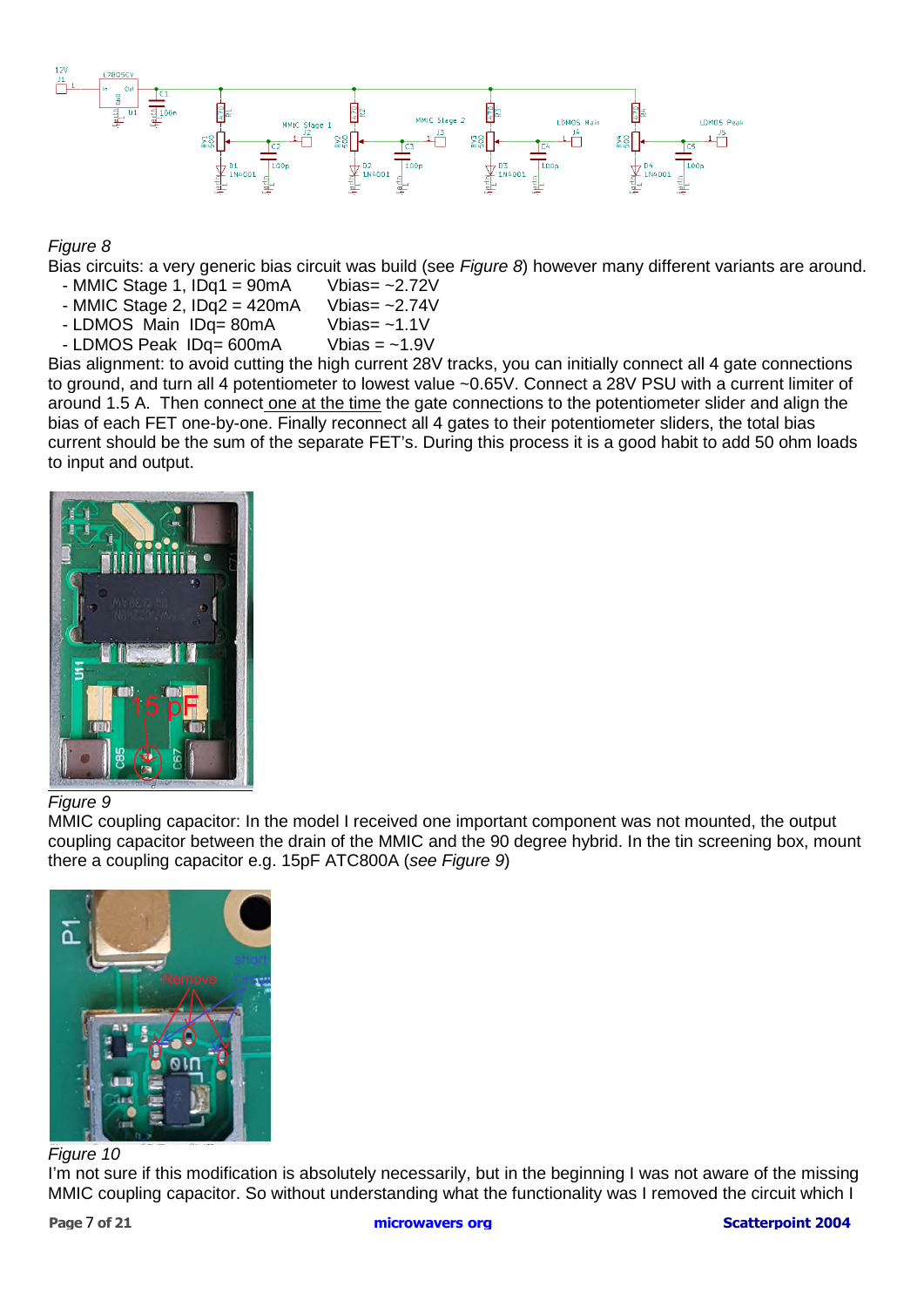named "Input power protection". I removed 2 capacitors and 1 zero ohm resistor (see red *Figure 10*). Then I put zero ohms on the 2 open 0603 positions (see blue *Figure 10*). The black SOT23 package can remain, it is most probably 2 diodes anti parallel.

#### Others modifications

I replaced both the input connector P1 and output connector P4 with SMA types.

#### **Results**



#### *Figure 11*

In my LDMOS test bench, with the circulator still in place and 55mW drive, during a 50ms pulse, a peak power of 150W could be achieved (*see Figure 11*), this while the total module is consuming around 560W from the 28V (20A). The total dissipation is 400W so a good heat-sink is required. However the limiting factor on power is the Pavg of the circulator, and next the temperature of the LDMOS (dissipation). From this circulator no datasheet could be found, but similar types are 60Wavg. As processed SSB has a PAR (Peak to Average Ratio) of only 3dB we should not go above 120W PEP SSB, 150W CW (PAR 4dB) or 60W FM-ATV (PAR 0dB). One can decide to remove the circulator, with the risk of blowing up your LDMOS in a small mistake, In that case 150W PEP SSB can be made. However you have carefully to monitor the temperature of the LDMOS, we use as rule of thumb a maximum case temperature of 50C. Success Maarten PA0MHE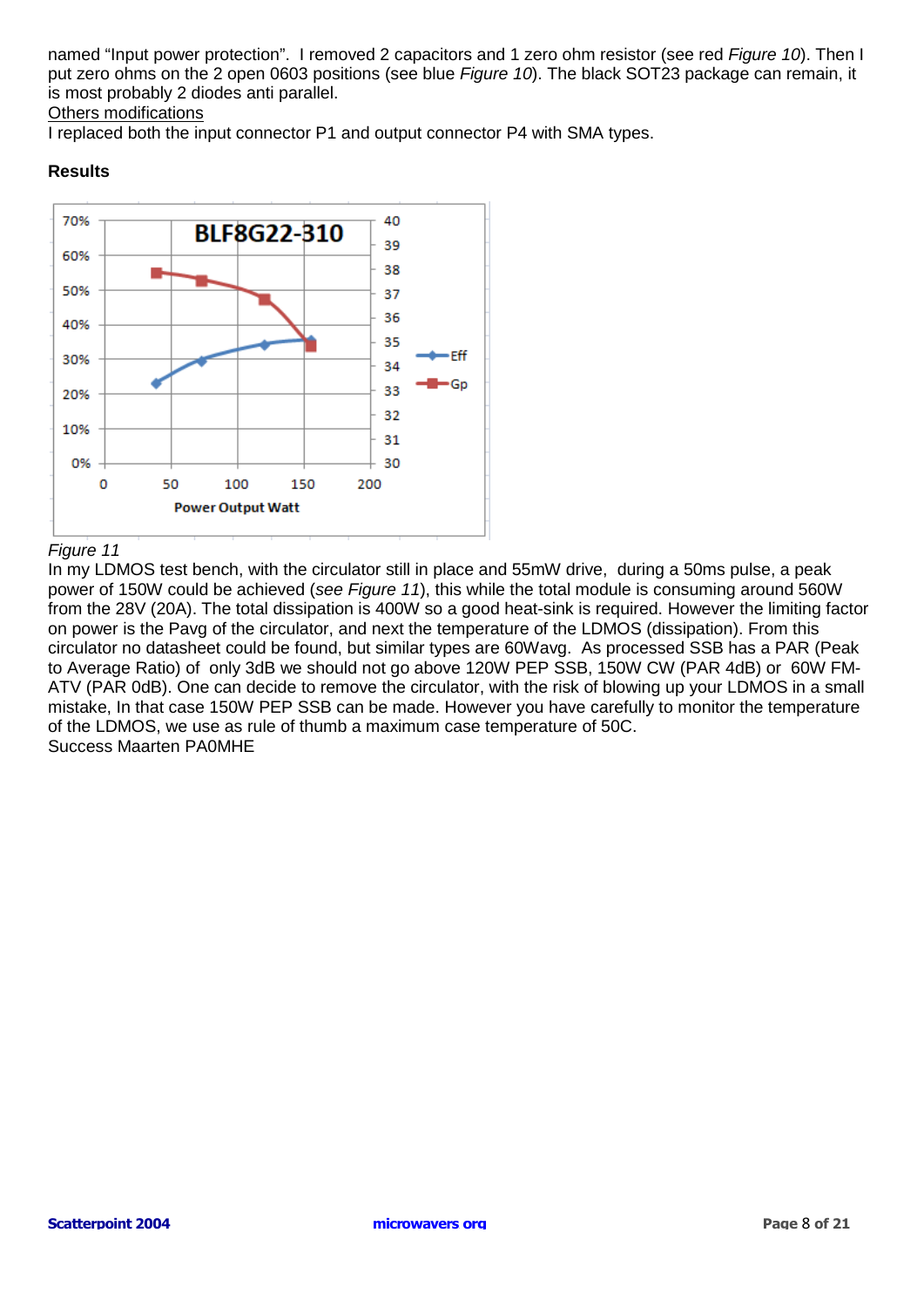# **This Month I have been……….**

#### from Martin GM8IEM

Like many amateurs during this lockdown I've been catching up on all those projects I've been meaning to do for years. Back in November 2013 the mounting on my 18 month old 67el WiMo failed during strong winds (picture 1), and I replaced it with a more sturdy 60el PowAbeam, which I've used successfully ever since. However, the WiMo performed well for me, and I've had a hankering to re-mount it, finally doing so during a recent upgrading and recabling of the antennas on the tower. The photo (picture 2) shows how I've mounted it onto a 1.25" square Al secondary boom – the mounts use three existing holes in the WiMo boom, and only one extra hole had to be drilled; the mounts are solid aluminium rod drilled and tapped top and bottom by a friendly neighbour with his own vintage machine shop. It's now back up the tower and performing well (picture 3). Also shown is the masthead preamplifier mounted closer to the feed point. Later in the year I'll decide if I want to put the PowAbeam back up for the winter and keep the WiMo in reserve as a spare and maybe for future EME operation.



73, Martin GM8IEM – IO78HF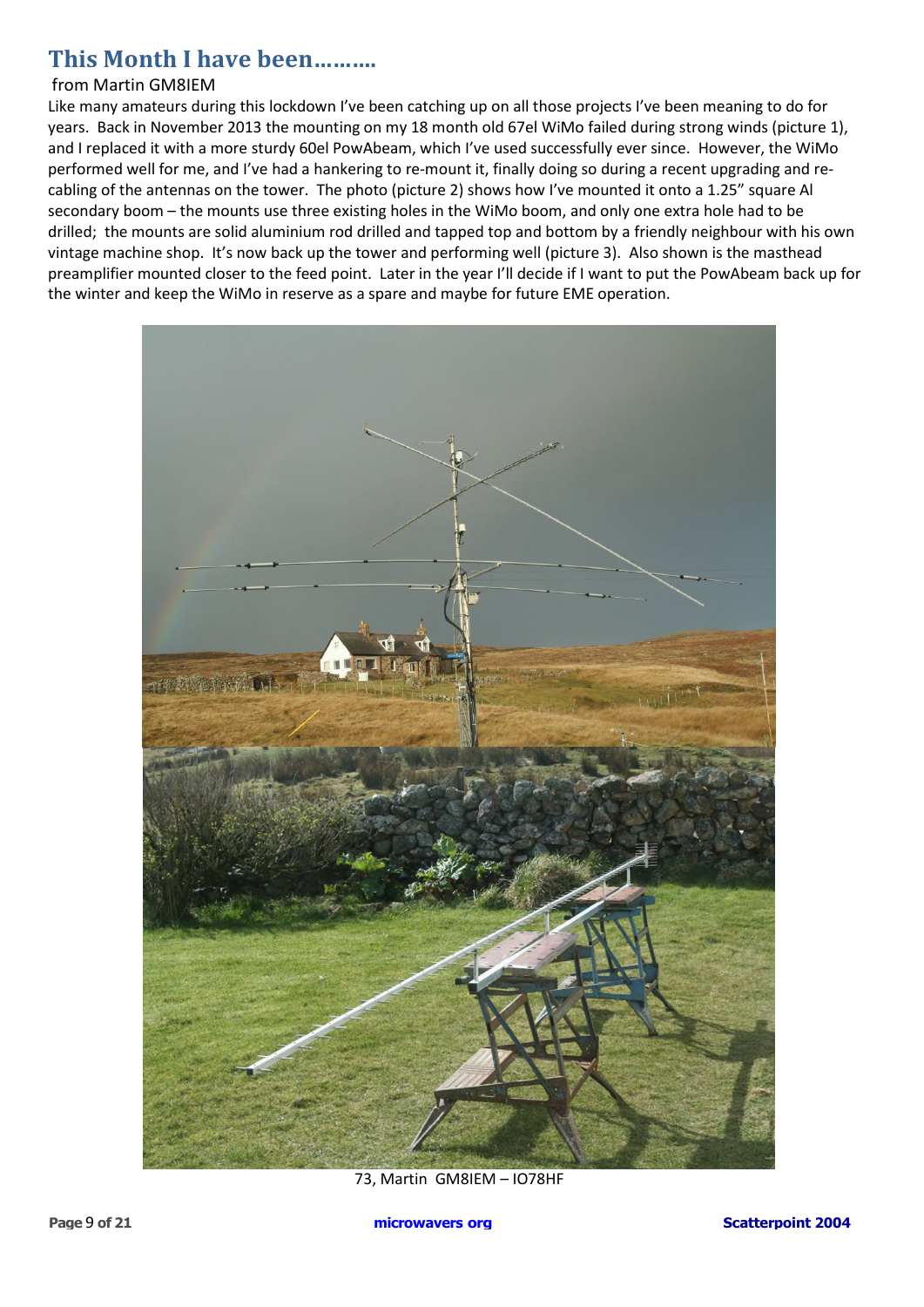# **Scatterpoint activity report**

## **Activity News: May 2020**



By John G4BAO

### *Please send your activity news to:* **scatterpoint@microwavers.org**

The April and may Covid-19 Lockdown has produced a remarkable amount of input this month! Great to see some new contributors. Let's hope we can keep this level up!

## **From Jim, GM3UAG**

Some activity here though mostly beacons as ever.

Things livened up at 1800 on the 22nd April, 2020 with GB3MHZ and PE9GHZ both about S2 on 23cm. Tuning around 1296.200 I picked up and worked PA0O on CW at S5 then 5 minutes later I worked him at S9+ on SSB when he'd turned his beam in my direction. Nothing else heard except MHZ on 23 at S1 about 2300.

On 23rd April at from 1430 I logged GB3MHZ (S5), PI7ALK (S2), SK6MHI (S1) on 23cm and GB3MHZ (S5) and PI7ALK (S2) on 13cm. Around 1830 I heard ON0UHF (S5), GB3MHZ (S9+), PI7QHN (S3) and PE9GHZ (S7) on 23 and GB3ANT (S2) on 13. Things quietened down after that.

On 6th May at about 2200, GB3MHZ was coming in at S9 on 23cm and S8 on 13cm, PI7QHN at S2 and PI7ALK at S6 on 23 and S3 on 13cm. About 2220 PA0TGA was S5 on 13cm and DB0XY was S6 on 13 and S5 on 23 at 1007km. These beacons were still quite strong at 0230 but nothing heard at 0500.

On 7th May there were weak signals from GB3MHZ and PI7ALK on both 23 and 13cm but things went back to the usual white noise by early afternoon.

Despite calling CQ on 23 and 13cm regularly, I heard no amateur stations.

## **From Ed, G3VPF**

Activity has mostly been constructional with a rebuild of the 23cms home station to incorporate a data capability. Recent on-air activity on 23cms has resulted in three new stations worked to the west of me in Devon and Cornwall. In five years I have now managed eight stations worked from home. Also managed my first data QSO from home with G3NJV on the Lizard. Tried a data QSO with David G4RQI but failed through lack of aircraft.

Still waiting for my 9cms transverter from SG-Labs but hope to be on the band later this year. Now just need the National Trust to unlock the local hilltop car parks and I can get out portable again.

### **From John G4BAO**

Last month's changes to my 10GHz EME allowed me to use it on my 1.1m offset dish with 10 Watts and this brought digital mode QSOs with:

OZ1FF, -14 -19, OZ1LPR, -07 -21, F5VKQ, -14 -19, OK2AQ, -15 -20, OK1DFC, -16 -15, OK1KIR, -12 -18, PAØBAT, -15 -19, W5LUA, -11 -23 VE4MA, -17 -15, and K2UYH, -12 -22 (my received report second)

QSOs were either JT4F or QRA64 and all were all initials except OZ1LPR who was also received at 569 on CW.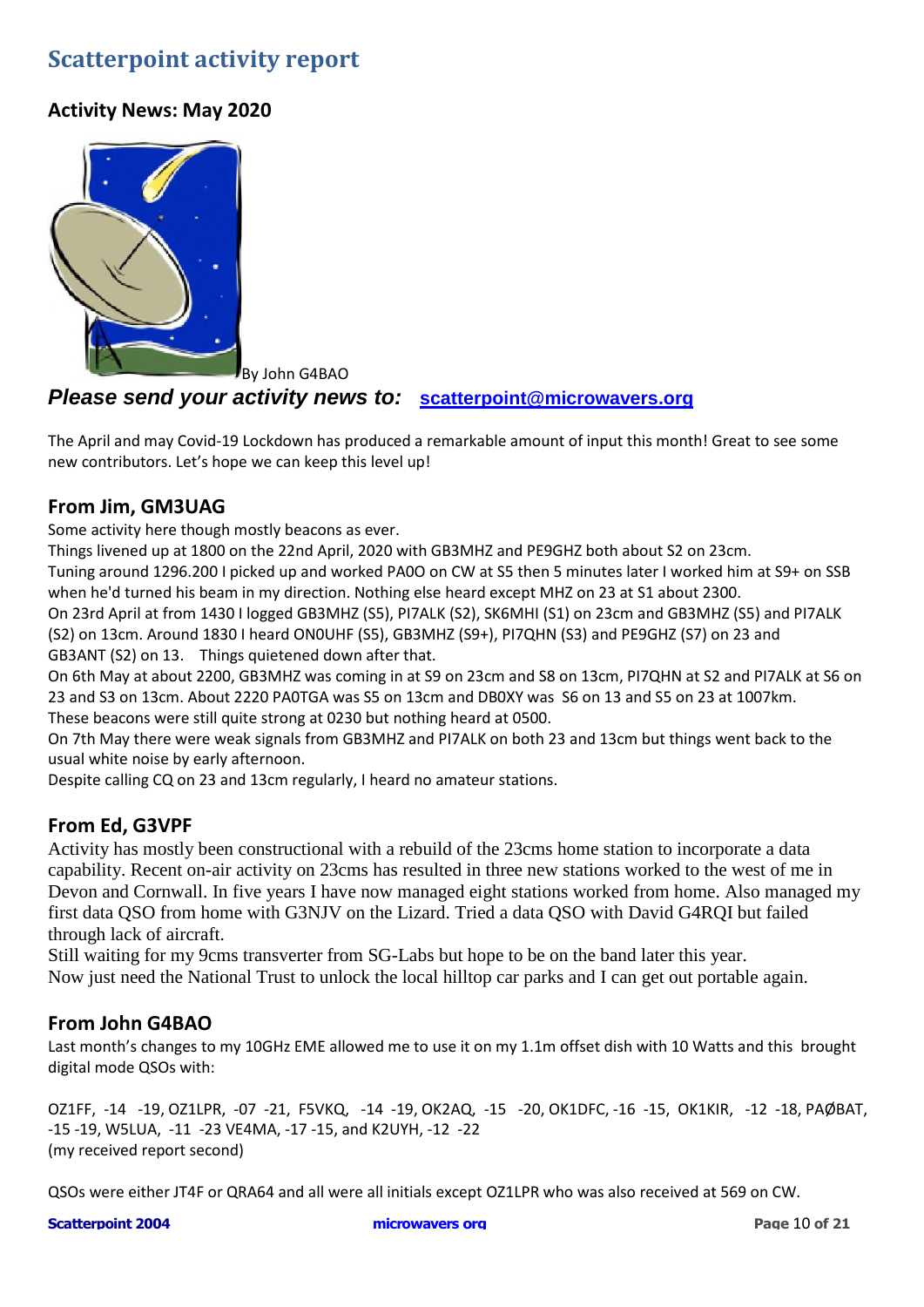The 1.1m offset dish easily outperforms my 1.9m Mesh Prime focus dish!

I'm currently working on a 30W 10GHz PA for EME, combining 2 x 15W modules using 8.9 - 9.6GHz GasFETs (that I was fortunate to be given!) Each module is a "clone" of the DB6NT 8 Watt PCB designed with Eagle PCB and made on Rogers PCB using "Press n' Peel". I have one of the 15-Watt modules complete and working, producing around 17Watts at 10GHz, I need to etch a PCB and machine up the second box for the other one.

On fitting my "junk box parts" 24GHz EME transverter to the little dish, and before optimisation (only 0.4dB Moon Noise) I decoded OK1KIR on QRA64. On The following day I focussed the dish properly giving me 0.7dB Moon noise and look forward to next month to decode some more 24GHz. I have now located a suitable TWT to install in the system so hopefully QSOs later this year!

I also built myself a 32GHz Downconverter (based on a Broadern TRX module) for Deep space probe reception using the little dish. More of that next month

Back on Earth the tropo on the 23rd of April brought me late night 23cm CW QSOs with SM6VTZ (JO58UJ) 599 599 at 994km and SM6CEN (JO67AJ) 559 539 at 966km.

## **From Bernard, G4BXD**

Being fairly new to anything above 70cm I was tempted by Oscar 100 early last year and found it fairly easy to both receive and transmit through it. I bought the 13cm transverter from SG Labs, which also covers 2.4Ghz, along with the PA they offered at the time, 2.4Ghz 20watt. Several dishes were obtained, and the system now uses a 1.1mtr offset with patch feed as the uplink and a 1Mtr offset with Octagon LNB and SDRconsole on receive.

After that, my thoughts turned to 23cm and the SG Labs transverter and amplifier were purchased and a simple Bi-Quad built which got me a QSO into the Isle of Wight. Currently upgraded to a 16 element Yagi.

The arrival of a new proper13Cm PA and LNA from SG Labs to go on the end of my SG Labs 13Cm transverter required a reboxing of that set with the old SG Lab 2.4GHz PA still being used on the satellite with the DX Patrol upconverter. A 40 element Yagi for 13cm was obtained and numerous QSOs made on the Tuesday nights and odd weekend contests. I have just tested the newly boxed station, at least on receive, its working very nicely, just heard the Martlesham beacon for the first time.

A further 9cm transverter from SG Labs along with a Stealth 20W pa has been acquired and are in the process of being boxed along with the construction of a 9cm Horn antenna which might suffice until I can get my LPA fixed to the dish and sorted out. I have already made a couple of 9cm QSOs with just the 2W transverter and the little PCB Yagi sent with the transverter.

Steep learning curve, not in electronics of course but in such as SMD soldering, inline couplers, spectrum analysers (have up to 18GHz now), power meters and the "dreaded dBm system". I still need to sort out a decent signal generator and some good quality couplers but all in all, it's been an interesting 14 months.

10GHz is not far off on the horizon and looking forward to all the problems that entails. I have a nose radar out of an aircraft, dish, waveguide fed with three rotating waveguide couplers, the radar had 3 axis of rotation, so if that can be pressed into service and the motors sorted out, might be quite fun.

## **From Neil G4DBN**

I've been trying my Pluto for characterising return loss of 2.3 and 3.4 GHz feedhorns, using SATSAGEN and some HP directional couplers. Comparing with a signal generator and HP power meter or spectrum analyser, the performance is pretty decent, at least down to -35 dB or so. Certainly good enough for real-time tweaking of feeds.

On April 12th I had a 59+ 3 cm SSB rainscatter ragchew with John G4ZTR on NBFM then more NBFM with Sam G4DDK and a rare QSO with G4RGK off the same storm. Dave is behind my tree belt so normally an impossible path. F5ZTR/b then came up via rainscatter, but it was too much of a stretch to reach the active stations in JN18. On 23rd I had a short 3 cm SSB chat with OZ1FF in JO45 (614 km). DB0GHZ (JO34) on 3cm has appeared on five days in the last month, often on highly-skewed paths. I had a near-miss with SM6VTZ at around 930km, we both heard carriers, but then the duct faded before we could exchange reports. It would have been easy with a digimode.

GB3KBQ in IO80 (342 km) has not been consistently present this month, and my signals on the Mow Cop WebSDR have often been well down. GB3PKT in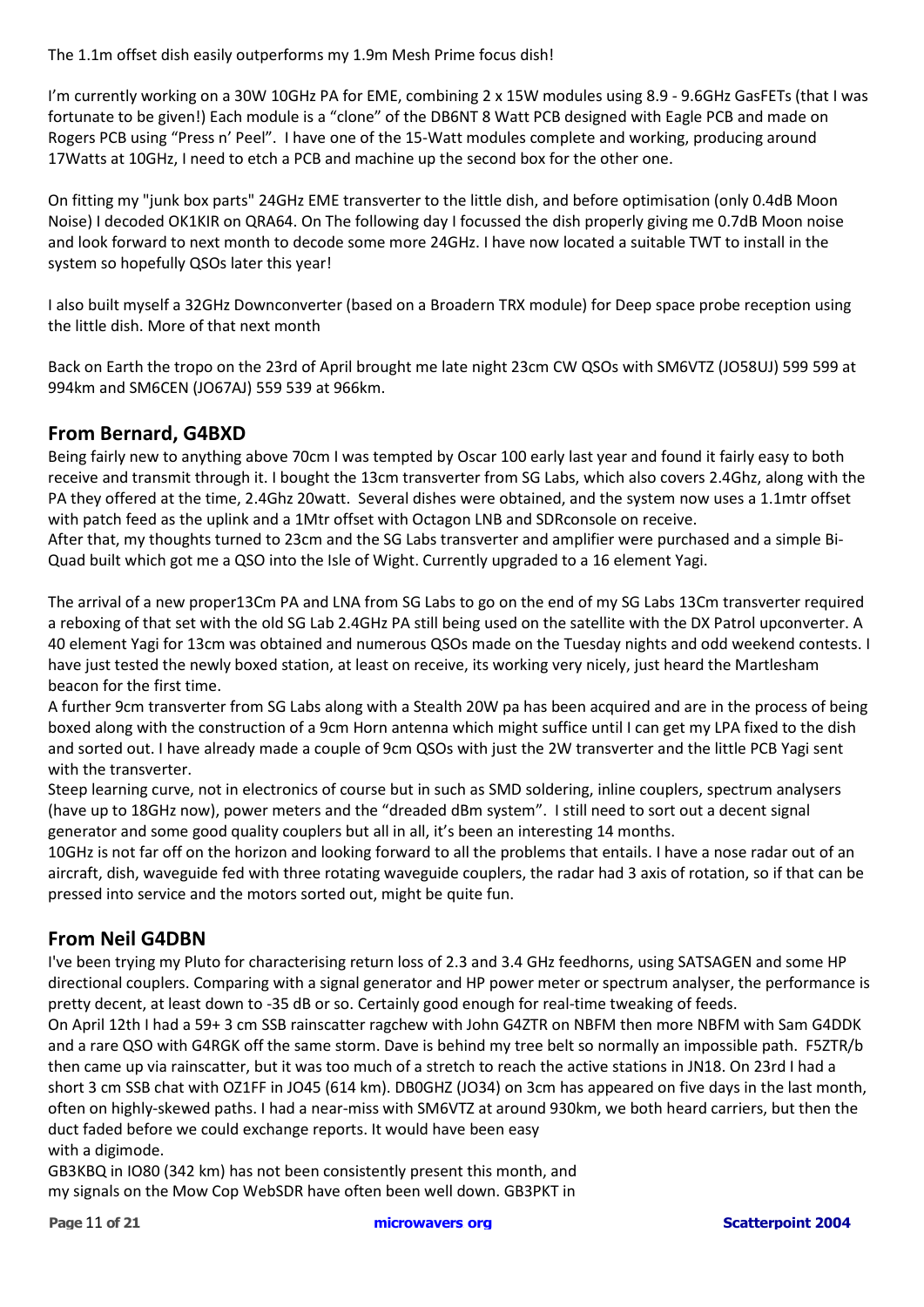JO01 is almost always just around the noise level, not decodable, but

visible on a very long FFT in Spectrum Lab.

Since adding elevation to my 3 cm terrestrial system, I've had contacts scattered off wet leaves at 15 degrees elevation, and found a lot more aircraft scatter at high angles. I've been trying to brush up my plane-following skills with the reduced traffic. I followed one plane on the approach to East Midlands over 5 degrees of azimuth, copying GB3LEX well off-axis and watched the rate of change of doppler change when the plane turned. That needs to be automated, taking the ADSB feed and

steering the dish to keep a chosen plane in the antenna beam.

### **From Dave G4IDR**

I am slowly getting ready for 3, 6 and 9cm EME to add to my 23cms 3m dish EME capabilities. I have SM6FHZ Septum feeds for 6 and 9cm and a rectangular to circular adapter from the waveguide switch to the feed on 3cms (made from 22mm Copper pipe and formed on a wooden former which makes a neater job than just bashing the pipe and squashing it in a vice.

All transverters , preamps and amplifiers will be inside a 150mm square feed box.

I just need to determine whether to run 110v ac to the feed box or put a common power supply at the bottom of the dish and 13 or 28v up to the feeds. Pros and cons for both methods per recent reflector discussions

I use a common 144MHz IF, 10MHz for ref lock ( Arduino Mega and ADF4351 to injection lock the LO Xtal oscillator ) and TX/RX 12v switching up a common coax from the shack with a triplexer. This way just 2 connections to unplug when changing bands.

#### From John G8SEQ

While trying to revive my SSB electronics L 23 S TVTR, my brain went into overdrive. Having recently bought a NanoVNA, I now have an easily programmable LO with which to make a simpler SDR for QO-100. My LNB puts out 739 MHz. By injecting 739 MHz into a suitable mixer ( ie a copy of the Rx mixer in the L 23 S, I down convert the 739 MHz to baseband to use with some existing software I have.

But there are more questions than answers. Will I need any amplification/filtering at 739 MHz before the mixer or will it have sufficient gain? Should I put an audio buffer amplifier between the mixer and the sound card input. Has anyone already done this or am I barking up the wrong tree?

### **From Andy G4JNT**

I came on 3.4GHz for the April and May cumulative events, having built a transverter for that band the year before and never used until now. In each event I worked three stations, the same ones, but conditions were noticeably down for May's event over April's. SO much so I had to resort to - almost afraid to say this - CW to work G4ODA. It had been 55 SSB the month before. The other two, G4LDR and M0GHZ are semi-local so SSB guaranteed. My antenna is a simple 15dBi horn made from PCB material, and the PA is a old Ionica one, through about 12m of LDF450, 3dB loss. 'DDK LNA at the bottom end - nothing active is masthead mounted. I'll perhaps try for 4 QSOs in June's event!

### **From Denis G0OLX**

I have a receive only 10GHz EME system at the moment, and am working on waterproofing 20 Watt TWT to get TX up and running

 I've so far decoded or heard 19 callsigns in 15 countries and two continents with DB0SHF best decode-8, Usually about -10 -11 with signal audible in Speaker!!!!

I use a 1.25m offset dish with a SPID RAS 1 degree Az / El rotator and a G4DGU dish feed with all coaxial connections. RX is a Khune 0.8 dB pre amp into a G4 transverter locked to 10 MHz and an IC9700 GPS locked. USB audio connection to a W10 laptop running WXJT-X software. Most reports using QRA64D but also several using JT4F Also 3 CW signal were seen and heard but admit must improve my wide CW decoder in my brain!!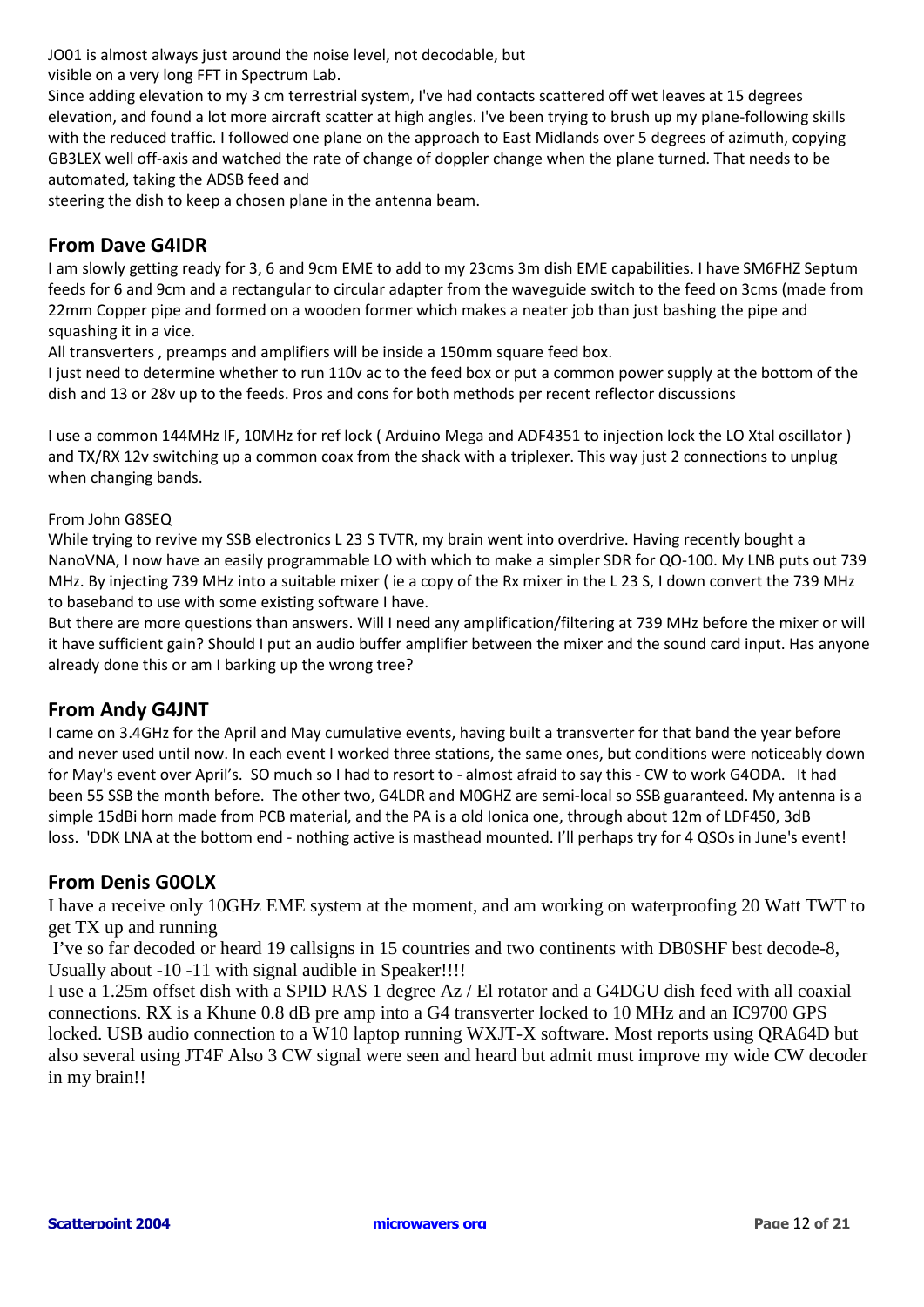# **VK 122GHz Project - update**

Tim in Oz, has tested all the complete boards. Boards and horns are being shipped next week from Australia, and are expected in the UK by the end of the month. Once received I will then contact everyone who has placed orders.

Roger G8CUB

# **UK Microwave Group Wiki**

More contributions are requested for the Wiki to advance Microwave knowledge.

https://wiki.microwavers.org.uk/Main\_Page

# **Editors Comments**

Thanks to Maarten PA0MHE for his excellent article, and to the other contributors this month. With all this extra time that we have available, there is no excuse not to write for the magazine.

# **Forthcoming Contests**

John G3XDY has made some changes to the contest calendar. This is in particular for the highest frequency contests, where portable operation is almost essential. Please check the Microwave Group website for the latest information.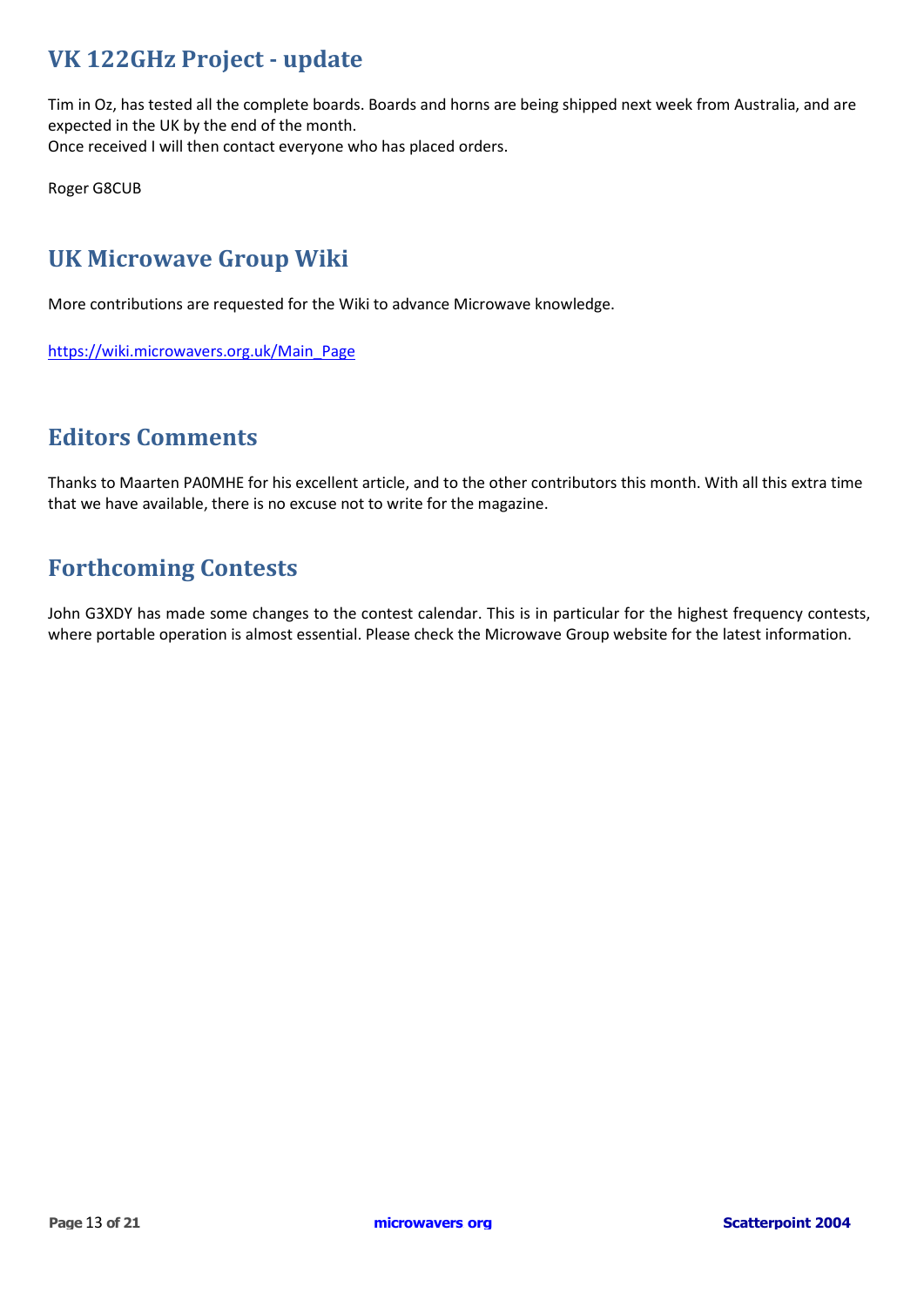# **Contests May 2020 Lowband Contest Results**

Thanks to activity from the continent several entrants made respectable QSO totals in this event despite the lack of UK portable stations. The lack of air traffic limited the number of longer range contacts made though.

Conrad PA5Y won 1296MHz by some distance, thanks to tapping into good levels of activity in Germany as well as working a good proportion of the UK entrants. Runner up was Anthony G7LRQ, and Gordon GI6ATZ took third place. Best DX was the aircraft scatter contact from PA5Y to SM6VTZ at 844km. John G3SQQ was the leading low power station.

2300MHz had two entries. G1EHF was the winner, and G3YJR runner up. The G1EHF to G4ODA contact was the best DX.

On 2320MHz Anthony G7LRQ was the winner with David M0GHZ not far behind as runner up, and Neil G4BRK in third place. Best DX was M0GHZ's contact with PA0S at 463km. G4FRE was the leading low power entrant.

David M0GHZ was the clear winner on 3400MHz, with Dave G4FRE in runner up spot just ahead of Andy G4JNT. Best DX reported was from M0GHZ to G3XDY at 246km.

David M0GHz was the overall winner, with Anthony G7LRQ in overall runner-up position.

Certificates go to M0GHZ as overall winner, with G7LRQ as runner-up and to the following band leaders, runners-up and leading fixed and low power stations.

1296MHz PA5Y, G7LRQ, G3SQQ 2300MHz G1EHF, G3YJR 2320MHz G7LRQ, M0GHZ, G4FRE 3400MHz M0GHZ, G4FRE

Normalised scores are included in the overall championship table which is published in Scatterpoint.

Thanks go to G4ODA, G1SHM, M5BOP and G1B (G1PPA) for their checklogs.

## John G3XDY UKuG Contest Manager

## **May 2020 Low Band Results**

#### **Overall**

| <b>Pos</b>               | Callsign | 1296MHz | 2300MHz | 2320MHz         | 3400MHz | Overall |               |
|--------------------------|----------|---------|---------|-----------------|---------|---------|---------------|
| 1                        | M0GHZ    | 370     | 0       | 910             | 1000    | 2280    |               |
| $\overline{2}$           | G7LRQ    | 523     | 0       | 1000            | 0       | 1523    |               |
| 3                        | G1EHF    | 0       | 1000    | 133             | 0       | 1133    |               |
| 4                        | PA5Y     | 1000    | 0       | 0               | 0       | 1000    |               |
| 5                        | G3YJR    | 0       | 678     | 213             | 0       | 891     |               |
| 6                        | G4LDR    | 110     | 0       | 374             | 401     | 885     |               |
| 7                        | G4BRK    | 247     | 0       | 554             | 0       | 801     |               |
| 8                        | G4FRE    | 0       | 0       | 178             | 439     | 617     |               |
| 9                        | GI6ATZ   | 519     | 0       | 0               | 0       | 519     |               |
| <b>Scatterpoint 2004</b> |          |         |         | microwavers org |         |         | Page 14 of 21 |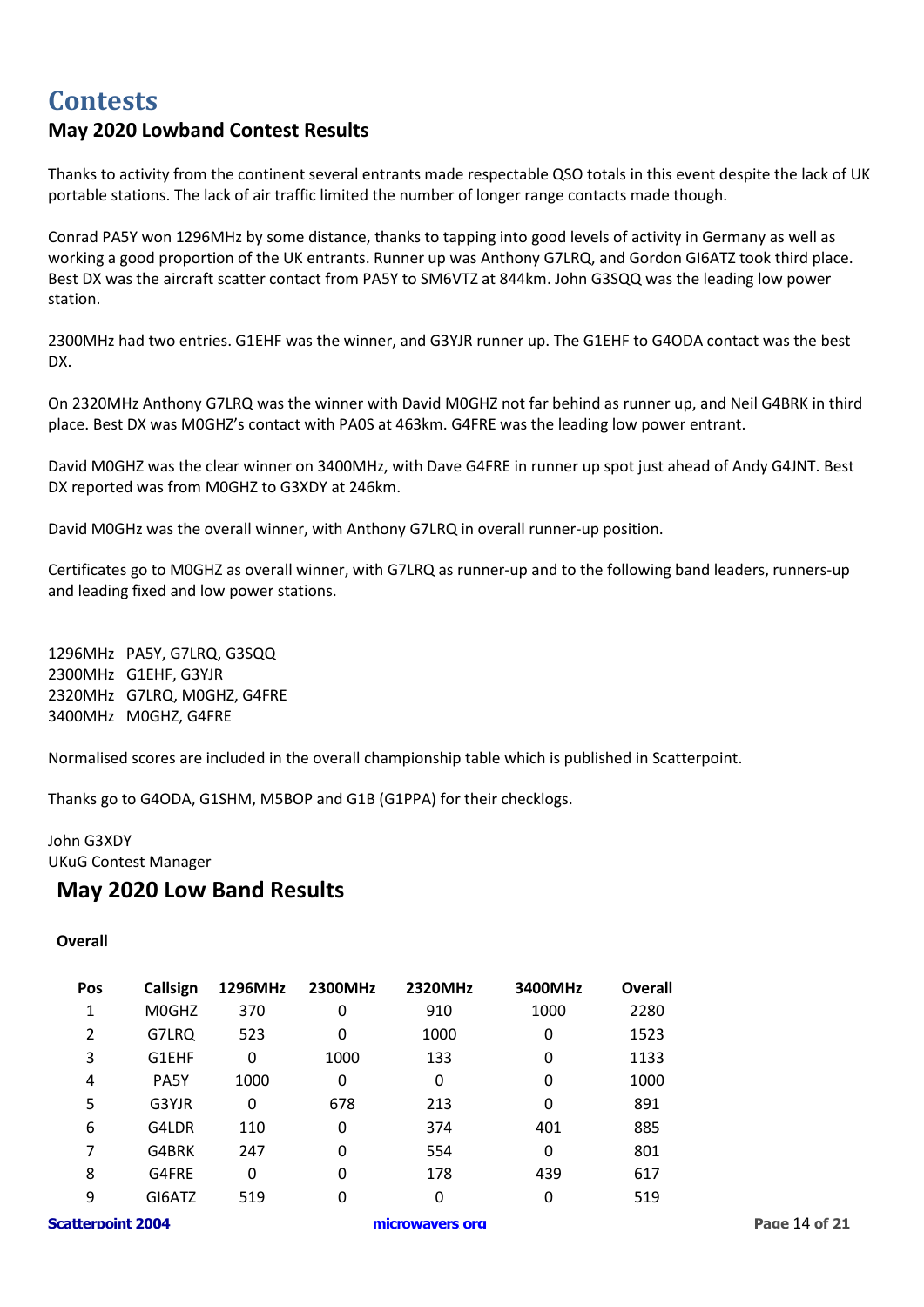| 10 | <b>GOEAK</b> | 0   | 0        | 441 | 0        | 441 |
|----|--------------|-----|----------|-----|----------|-----|
| 11 | G4JNT        | 0   | 0        | 0   | 438      | 438 |
| 12 | G3TCU        | 355 | 0        | 0   | 0        | 355 |
| 13 | G8AIM        | 65  | 0        | 186 | 74       | 325 |
| 14 | G4KIY        | 319 | 0        | 0   | 0        | 319 |
| 15 | G3UKV        | 83  | 0        | 226 | 0        | 309 |
| 16 | F4VRB        | 297 | 0        | 0   | 0        | 297 |
| 17 | G3SQQ        | 275 | 0        | 0   | 0        | 275 |
| 18 | G3TCT        | 240 | 0        | 0   | 0        | 240 |
| 19 | G3VKV        | 0   | 0        | 38  | 148      | 186 |
| 20 | G6KWA        | 134 | 0        | 0   | 0        | 134 |
| 21 | G3YJR        | 74  | 0        | 0   | 0        | 74  |
| 22 | GM4BYF       | 41  | 0        | 10  | 0        | 51  |
| 23 | G4KZY        | 42  | 0        | 0   | 0        | 42  |
| 24 | GM8IEM       | 40  | 0        | 0   | 0        | 40  |
| 25 | GM4DIJ       | 22  | 0        | 13  | 0        | 35  |
| 26 | G4BXD        | 33  | 0        | 0   | 0        | 33  |
| 27 | GD1MIP       | 32  | $\Omega$ | 0   | $\Omega$ | 32  |
| 28 | G3VKV        | 26  | 0        | 0   | 0        | 26  |
| 29 | G6GVI        | 9   | 0        | 3   | 0        | 12  |
|    |              |     |          |     |          |     |

#### **1296MHz**

|                |              |               |                |              |                   | <b>ODX</b> |
|----------------|--------------|---------------|----------------|--------------|-------------------|------------|
| Pos            | Callsign     | Locator       | QSOs           | <b>Score</b> | <b>ODX Call</b>   | kms        |
| 1              | PA5Y         | <b>JO21VO</b> | 48             | 15215        | SM6VTZ            | 844        |
| $\overline{2}$ | G7LRQ        | <b>IO91TQ</b> | 46             | 7959         | DF <sub>2VJ</sub> | 580        |
| 3              | GI6ATZ       | IO74AJ        | 23             | 7902         | G3XDY             | 543        |
| 4              | M0GHZ        | <b>IO81VK</b> | 33             | 5634         | PA5Y              | 554        |
| 5              | G3TCU        | <b>IO91QE</b> | 34             | 5407         | GI6ATZ            | 506        |
| 6              | G4KIY        | <b>IO92WN</b> | 32             | 4861         | GI6ATZ            | 437        |
| 7              | <b>F4VRB</b> | IN98PT        | 16             | 4515         | G4ODA             | 443        |
| 8              | G3SQQ        | <b>IO93JC</b> | 27             | 4178         | PA5Y              | 504        |
| 9              | G4BRK        | <b>IO91HP</b> | 26             | 3758         | GI6ATZ            | 433        |
| 10             | G3TCT        | <b>IO81QC</b> | 18             | 3658         | PA5Y              | 587        |
| 11             | G6KWA        | JO02AD        | 16             | 2037         | PA5Y              | 400        |
| 12             | G4LDR        | <b>IO91EC</b> | 11             | 1681         | PA5Y              | 518        |
| 13             | G3UKV        | <b>IO82RR</b> | 12             | 1257         | G4ZTR             | 249        |
| 14             | G3YJR        | IO93FJ        | 9              | 1119         | GI6ATZ            | 310        |
| 15             | G8AIM        | <b>IO92FH</b> | 12             | 988          | G3XDY             | 190        |
| 16             | G4KZY        | <b>IO91EE</b> | 8              | 639          | G3XDY             | 219        |
| 17             | GM4BYF       | <b>IO85JV</b> | 6              | 623          | GI6ATZ            | 242        |
| 18             | GM8IEM       | IO78HF        | $\overline{2}$ | 608          | GI6ATZ            | 428        |
| 19             | G4BXD        | <b>IO82UJ</b> | 9              | 507          | G4KIY             | 148        |
| 20             | GD1MIP       | <b>IO74TI</b> | $\overline{2}$ | 487          | G3SQQ             | 251        |
| 21             | G3VKV        | <b>IO81XV</b> | 9              | 390          | G8XVJ             | 176        |
| 22             | GM4DIJ       | <b>IO85IW</b> | 5              | 332          | GI6ATZ            | 241        |
| 23             | G6GVI        | <b>IO83SN</b> | 4              | 140          | G3SQQ             | 98         |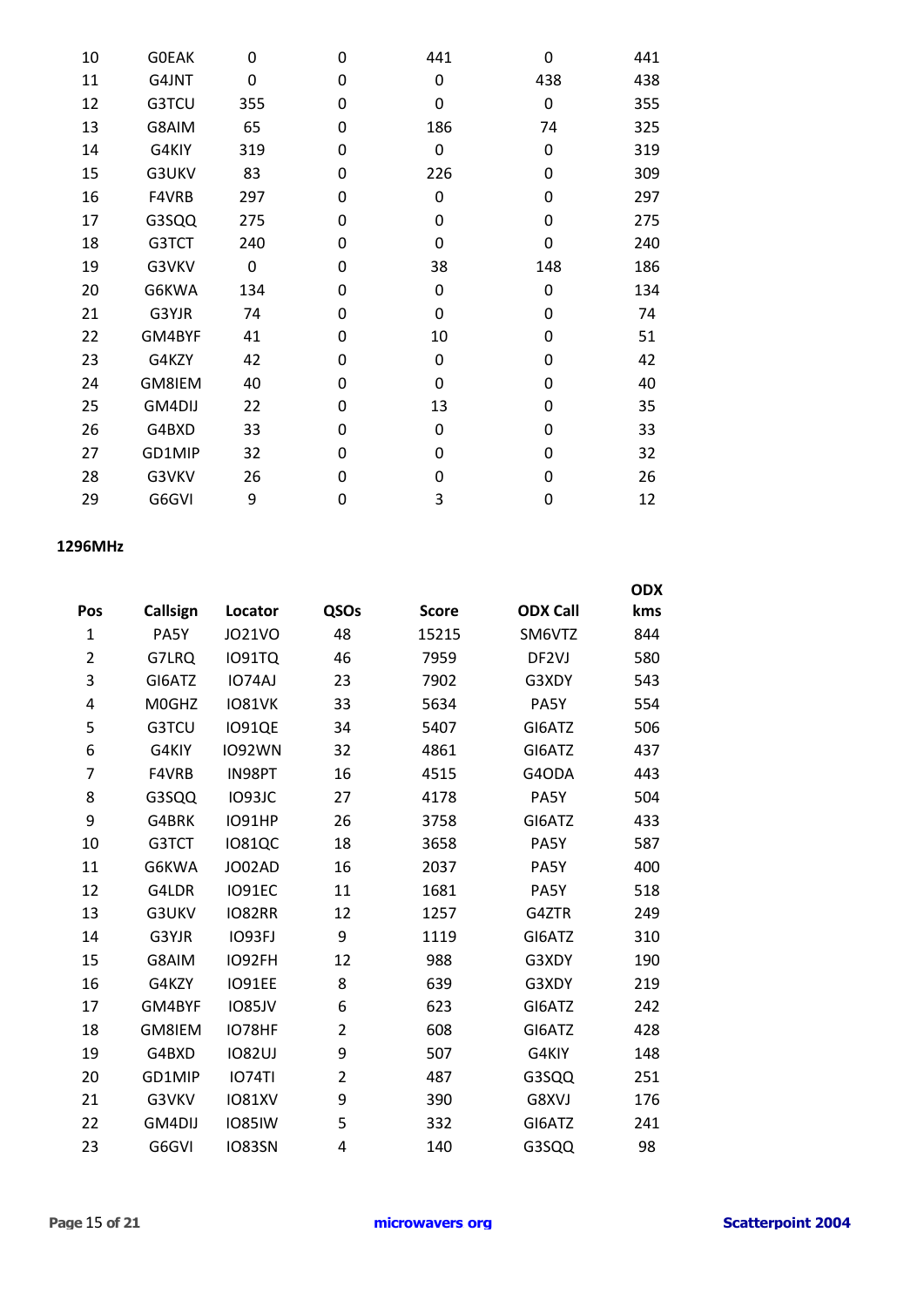#### **2300MHz**

|                |          |         |             |       |                 | <b>ODX</b> |
|----------------|----------|---------|-------------|-------|-----------------|------------|
| Pos            | Callsign | Locator | <b>QSOs</b> | Score | <b>ODX Call</b> | kms        |
| $\mathbf{1}$   | G1EHF    | 1091LH  | 1.          | 174   | G4ODA           | 174        |
| $\overline{2}$ | G3YJR    | IO93FJ  | 1.          | 118   | G4ODA           | 118        |

### **2320MHz**

|     |              |               |                |              |                   | <b>ODX</b> |
|-----|--------------|---------------|----------------|--------------|-------------------|------------|
| Pos | Callsign     | Locator       | QSOs           | <b>Score</b> | <b>ODX Call</b>   | kms        |
| 1   | G7LRQ        | 1091TQ        | 18             | 2318         | PA <sub>0</sub> S | 334        |
| 2   | M0GHZ        | <b>IO81VK</b> | 10             | 2110         | PA <sub>0</sub> S | 463        |
| 3   | G4BRK        | <b>IO91HP</b> | 10             | 1284         | ON/PA0MHE         | 327        |
| 4   | <b>GOEAK</b> | IO93MH        | 8              | 1023         | M0GHZ             | 226        |
| 5   | G4LDR        | IO91EC        | 7              | 867          | G3XDY             | 223        |
| 6   | G3UKV        | <b>IO82RR</b> | 5              | 523          | G4ODA             | 163        |
| 7   | G3YJR        | IO93FJ        | 5              | 493          | G4ZTR             | 230        |
| 8   | G8AIM        | <b>IO92FH</b> | 4              | 430          | G3XDY             | 190        |
| 9   | G4FRE        | <b>IO82UC</b> | 3              | 412          | G4ZTR             | 218        |
| 10  | G1EHF        | <b>IO91LH</b> | 5              | 309          | G4ODA             | 174        |
| 11  | G3VKV        | <b>IO81XV</b> | 2              | 87           | G8AIM             | 58         |
| 12  | GM4DIJ       | <b>IO85IW</b> | $\overline{2}$ | 30           | GM8MJV            | 23         |
| 13  | GM4BYF       | <b>IO85JV</b> | 2              | 24           | GM8MJV            | 17         |
| 14  | G6GVI        | <b>IO83SN</b> | 1              | 6            | G4AQB             | 6          |

#### **3400MHz**

|          |               |                |              |                 | <b>ODX</b> |
|----------|---------------|----------------|--------------|-----------------|------------|
| Callsign | Locator       | QSOs           | <b>Score</b> | <b>ODX Call</b> | kms        |
| M0GHZ    | <b>IO81VK</b> | 6              | 788          | G3XDY           | 246        |
| G4FRE    | <b>IO82UC</b> | 4              | 346          | G4ODA           | 165        |
| G4JNT    | <b>IO90IV</b> | 3              | 345          | G4ODA           | 224        |
| G4LDR    | <b>IO91EC</b> | 3              | 316          | G3XDY           | 223        |
| G3VKV    | <b>IO81XV</b> | $\mathfrak{p}$ | 117          | G4BXD           | 59         |
| G8AIM    | <b>IO92FH</b> | 1              | 58           | G3VKV           | 58         |
| G4BXD    | 1082UJ        | 0              | 0            |                 | 0          |
|          |               |                |              |                 |            |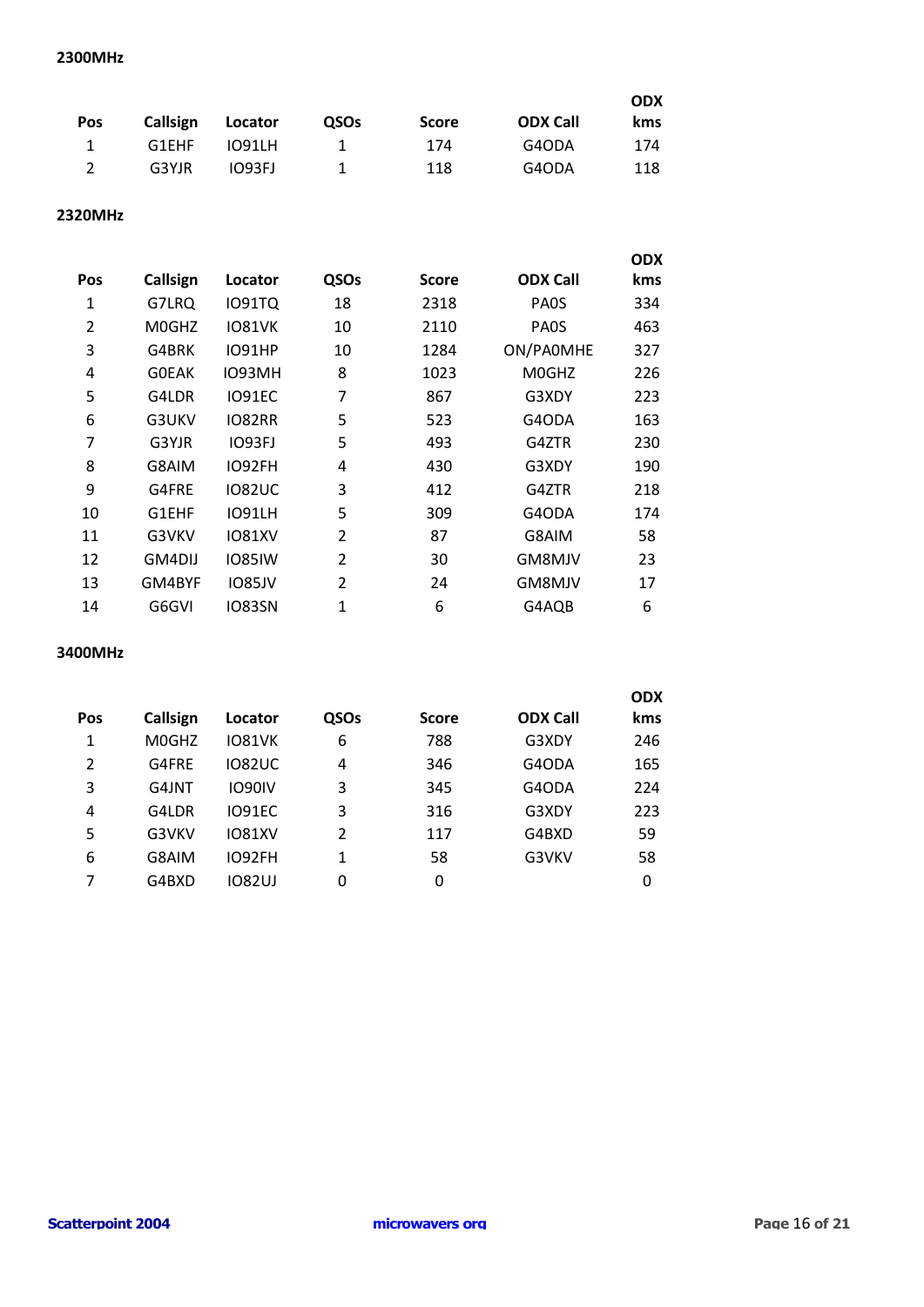## **Low Band Championship 2020**

Results after three sessions, the best three events count towards the total

#### **Overall**

| Pos            | Callsign        | 08/03/2020 | 05/04/2020 | 03/05/2020 | <b>TOTAL</b> |
|----------------|-----------------|------------|------------|------------|--------------|
| 1              | M0GHZ           | 2003       | 2218       | 2280       | 6501         |
| $\overline{2}$ | $MOHNA$ $($ /P) | 4000       | 1481       | 0          | 5481         |
| 3              | G3UVR           | 1429       | 2289       | 0          | 3718         |
| $\overline{4}$ | G4ZTR           | 1902       | 1762       | 0          | 3664         |
| 5              | G7LRQ           | 0          | 1408       | 1523       | 2931         |
| 6              | G4LDR           | 0          | 1745       | 885        | 2630         |
| $\overline{7}$ | G4BRK           | 0          | 1455       | 801        | 2256         |
| 8              | G3YJR           | 791        | 452        | 965        | 2208         |
| 9              | G3UKV           | 1085       | 223        | 309        | 1617         |
| 10             | G8AIM           | 486        | 701        | 325        | 1512         |
| 11             | G4FRE           | 0          | 778        | 617        | 1395         |
| 12             | G4JNT           | 0          | 922        | 438        | 1360         |
| 13             | G1EHF           | 0          | 0          | 1133       | 1133         |
| 14             | G8DMU           | 0          | 1078       | 0          | 1078         |
| 15             | GD8EXI          | 0          | 1000       | 0          | 1000         |
| 16             | PA5Y            | 0          | 0          | 1000       | 1000         |
| 17             | G3TCU           | 0          | 598        | 355        | 953          |
| 18             | G6KWA           | 467        | 259        | 134        | 860          |
| 19             | G3VKV           | 303        | 329        | 186        | 818          |
| 20             | G3TCT           | 0          | 522        | 240        | 762          |
| 21             | G3SQQ           | 478        | 0          | 275        | 753          |
| 22             | F4VRB           | 0          | 415        | 297        | 712          |
| 23             | GI6ATZ          | 0          | 0          | 519        | 519          |
| 24             | G8EOP           | 306        | 146        | 0          | 452          |
| 25             | <b>GOEAK</b>    | 0          | 0          | 441        | 441          |
| 26             | G4KIY           | 0          | 0          | 319        | 319          |
| 27             | G4RQI           | 0          | 279        | 0          | 279          |
| 28             | GM4DIJ(/P)      | 222        | 12         | 35         | 269          |
| 29             | G8AQA           | 0          | 258        | 0          | 258          |
| 30             | G4KZY           | 0          | 187        | 42         | 229          |
| 31             | G4BAO           | 0          | 190        | 0          | 190          |
| 32             | G4BXD           | 26         | 123        | 33         | 182          |
| 33             | GM8IEM          | 51         | 64         | 40         | 155          |
| 34             | GW4MBS          | 43         | 72         | 0          | 115          |
| 35             | G6GVI           | 0          | 40         | 12         | 52           |
| 36             | GM4BYF          | 0          | 0          | 51         | 51           |
| 37             | GD1MIP          | 17         | 0          | 32         | 49           |
| 38             | <b>GOHIK</b>    | 0          | 41         | 0          | 41           |
| 39             | G4GUG           | 0          | 0          | 0          | 0            |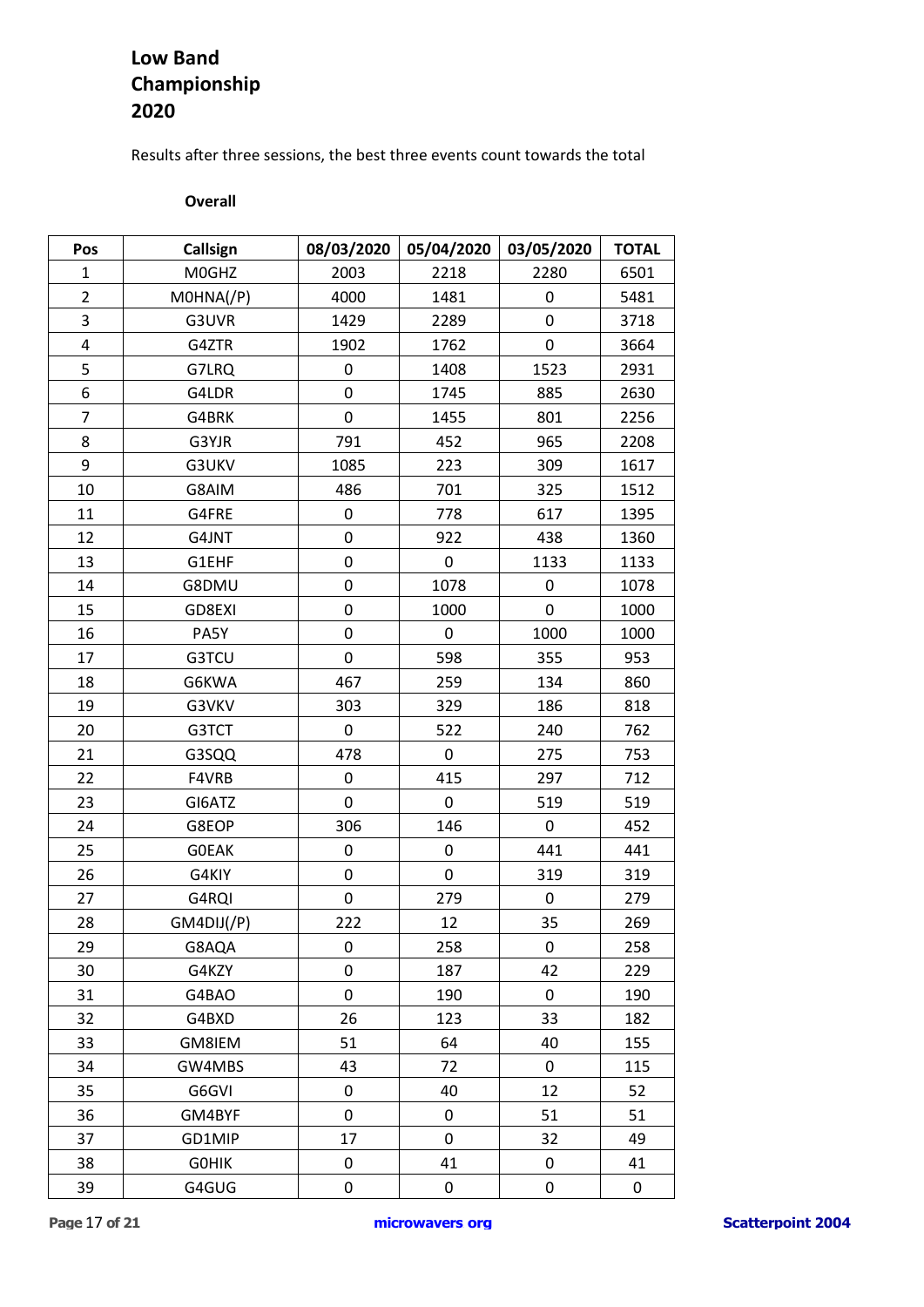#### **1296MHz**

| Pos            | Callsign        | 06/03/2019       | 05/04/2019 | 03/05/2020 | <b>TOTAL</b> |
|----------------|-----------------|------------------|------------|------------|--------------|
| 1              | G4ZTR           | 905              | 762        | 0          | 1667         |
| $\overline{2}$ | G7LRQ           | 0                | 840        | 523        | 1363         |
| 3              | M0GHZ           | 367              | 549        | 370        | 1286         |
| 4              | $MOHNA$ $($ /P) | 1000             | 276        | 0          | 1276         |
| 5              | G4BRK           | $\boldsymbol{0}$ | 866        | 247        | 1113         |
| 6              | GD8EXI          | 0                | 1000       | 0          | 1000         |
| $\overline{7}$ | PA5Y            | $\boldsymbol{0}$ | 0          | 1000       | 1000         |
| 8              | G3UVR           | 355              | 639        | 0          | 994          |
| 9              | G3TCU           | 0                | 598        | 355        | 953          |
| 10             | G6KWA           | 467              | 259        | 134        | 860          |
| 11             | G3TCT           | 0                | 522        | 240        | 762          |
| 12             | F4VRB           | 0                | 415        | 297        | 712          |
| 13             | G8DMU           | $\pmb{0}$        | 614        | 0          | 614          |
| 14             | GI6ATZ          | $\boldsymbol{0}$ | 0          | 519        | 519          |
| 15             | G3SQQ           | 218              | 0          | 275        | 493          |
| 16             | G3UKV           | 209              | 126        | 83         | 418          |
| 17             | G3YJR           | 59               | 229        | 74         | 362          |
| 18             | G4KIY           | $\mathbf 0$      | 0          | 319        | 319          |
| 19             | G8AIM           | 87               | 151        | 65         | 303          |
| 20             | G4RQI           | 0                | 279        | 0          | 279          |
| 21             | G4LDR           | 0                | 159        | 110        | 269          |
| 22             | G8AQA           | $\pmb{0}$        | 258        | 0          | 258          |
| 23             | GM4DU(P)        | 222              | 12         | 22         | 256          |
| 24             | G4KZY           | $\pmb{0}$        | 187        | 42         | 229          |
| 25             | G4BAO           | 0                | 190        | 0          | 190          |
| 26             | G3VKV           | 64               | 97         | 26         | 187          |
| 27             | GM8IEM          | 51               | 64         | 40         | 155          |
| 28             | G4BXD           | 26               | 90         | 33         | 149          |
| 29             | G1PPA/P         | 140              | 0          | 0          | 140          |
| 30             | GW4MBS          | 43               | 72         | 0          | 115          |
| 31             | G4FRE           | 0                | 67         | 0          | 67           |
| 32             | GD1MIP          | 17               | 0          | 32         | 49           |
| 33             | <b>GOHIK</b>    | 0                | 41         | 0          | 41           |
| 34             | GM4BYF          | $\boldsymbol{0}$ | 0          | 41         | 41           |
| 35             | G6GVI           | 0                | 0          | 9          | 9            |
| 36             | G4GUG           | 0                | 0          | 0          | 0            |

#### **2300MHz**

| Pos | Callsign        | 06/03/2019 | 05/04/2019 | 03/05/2020 | <b>TOTAL</b> |
|-----|-----------------|------------|------------|------------|--------------|
|     | $MOHNA$ / $(P)$ | 1000       | 1000       |            | 2000         |
|     | G3YJR           | 648        |            | 678        | 1326         |
|     | G1EHF           |            |            | 1000       | 1000         |
| 4   | G4LDR           |            | 121        |            | 121          |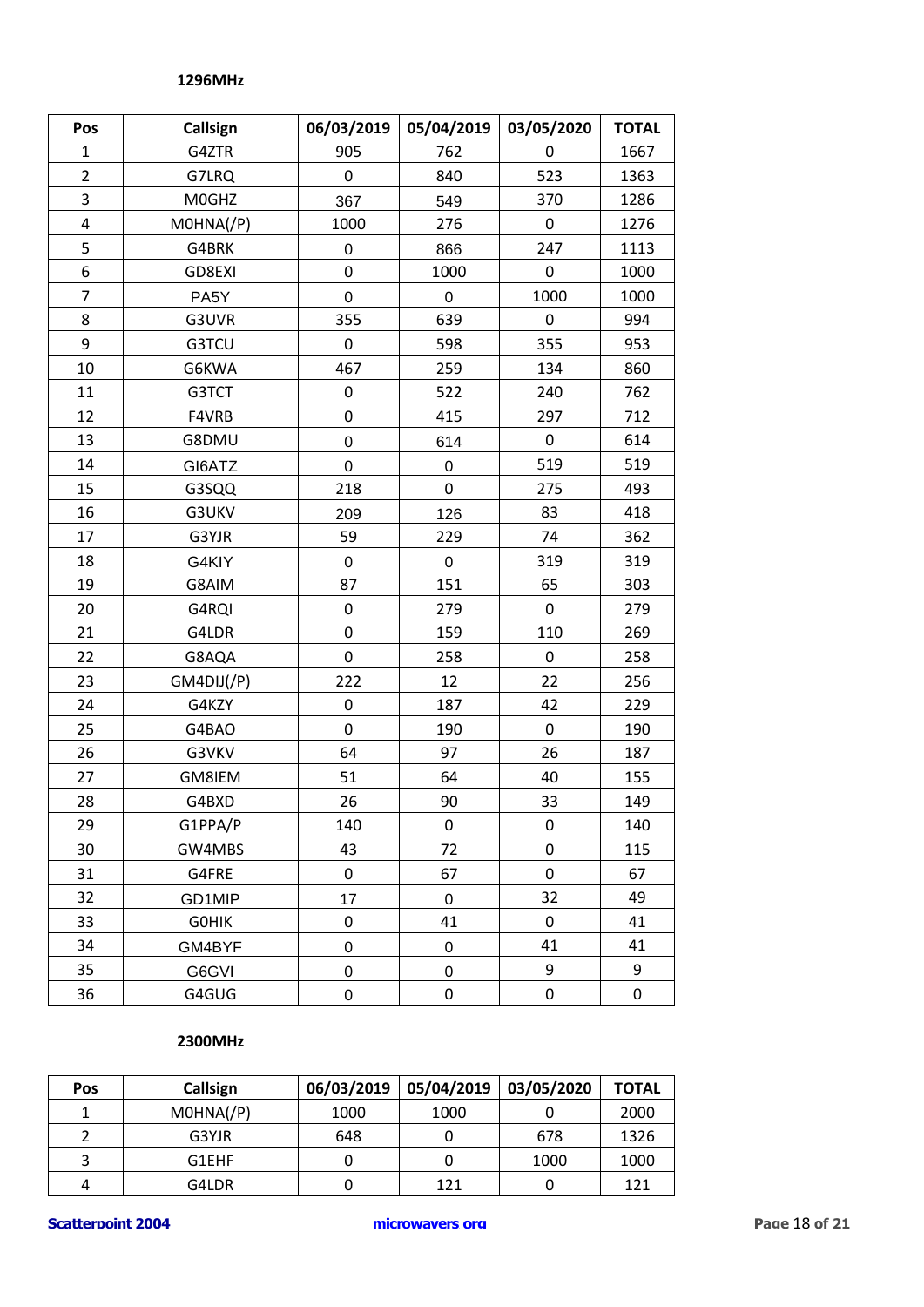#### **2320MHz**

| Pos                     | Callsign           | 06/03/2019 | 05/04/2019       | 03/05/2020  | <b>TOTAL</b> |
|-------------------------|--------------------|------------|------------------|-------------|--------------|
| $\mathbf{1}$            | M0GHZ              | 645        | 736              | 910         | 2291         |
| $\overline{2}$          | G4ZTR              | 997        | 1000             | 0           | 1997         |
| 3                       | G3UVR              | 657        | 921              | 0           | 1578         |
| $\overline{\mathbf{4}}$ | G7LRQ              | 0          | 569              | 1000        | 1569         |
| 5                       | $MOHNA$ $($ /P $)$ | 1000       | 205              | $\Omega$    | 1205         |
| 6                       | G4BRK              | 0          | 589              | 554         | 1143         |
| $\overline{7}$          | G4LDR              | 0          | 465              | 374         | 839          |
| 8                       | G8AIM              | 173        | 243              | 186         | 602          |
| 9                       | G3YJR              | 84         | 223              | 213         | 520          |
| 10                      | G3UKV              | 268        | $\mathbf 0$      | 226         | 494          |
| 11                      | G8DMU              | 0          | 464              | 0           | 464          |
| 12                      | G8EOP              | 306        | 146              | $\mathbf 0$ | 452          |
| 13                      | <b>GOEAK</b>       | 0          | 0                | 441         | 441          |
| 14                      | G3VKV              | 157        | 97               | 38          | 292          |
| 15                      | G3SQQ              | 259        | 0                | 0           | 259          |
| 16                      | G4FRE              | 0          | 0                | 178         | 178          |
| 17                      | G1EHF              | 0          | $\boldsymbol{0}$ | 133         | 133          |
| 18                      | G6GVI              | 0          | 40               | 3           | 43           |
| 19                      | G4BXD              | 0          | 33               | 0           | 33           |
| 20                      | GM4DIJ             | 0          | 0                | 13          | 13           |
| 21                      | GM4BYF             | 0          | $\pmb{0}$        | 10          | 10           |

#### **3400MHz**

| Pos | Callsign | 06/03/2019 | 05/04/2019 | 03/05/2020 | <b>TOTAL</b> |
|-----|----------|------------|------------|------------|--------------|
| 1   | M0GHZ    | 991        | 933        | 1000       | 2924         |
| 2   | G4LDR    | 0          | 1000       | 401        | 1401         |
| 3   | G4JNT    | 0          | 922        | 438        | 1360         |
| 4   | G4FRE    | 0          | 711        | 439        | 1150         |
| 5   | G3UVR    | 417        | 729        | 0          | 1146         |
| 6   | MOHNA/P  | 1000       | 0          | 0          | 1000         |
| 7   | G1PPA/P  | 650        | 0          | 0          | 650          |
| 8   | G3UKV    | 608        | 0          | 0          | 608          |
| 9   | G8AIM    | 226        | 307        | 74         | 607          |
| 10  | G3VKV    | 190        | 232        | 148        | 570          |
| 11  | G4BXD    | 0          | 0          | 0          | 0            |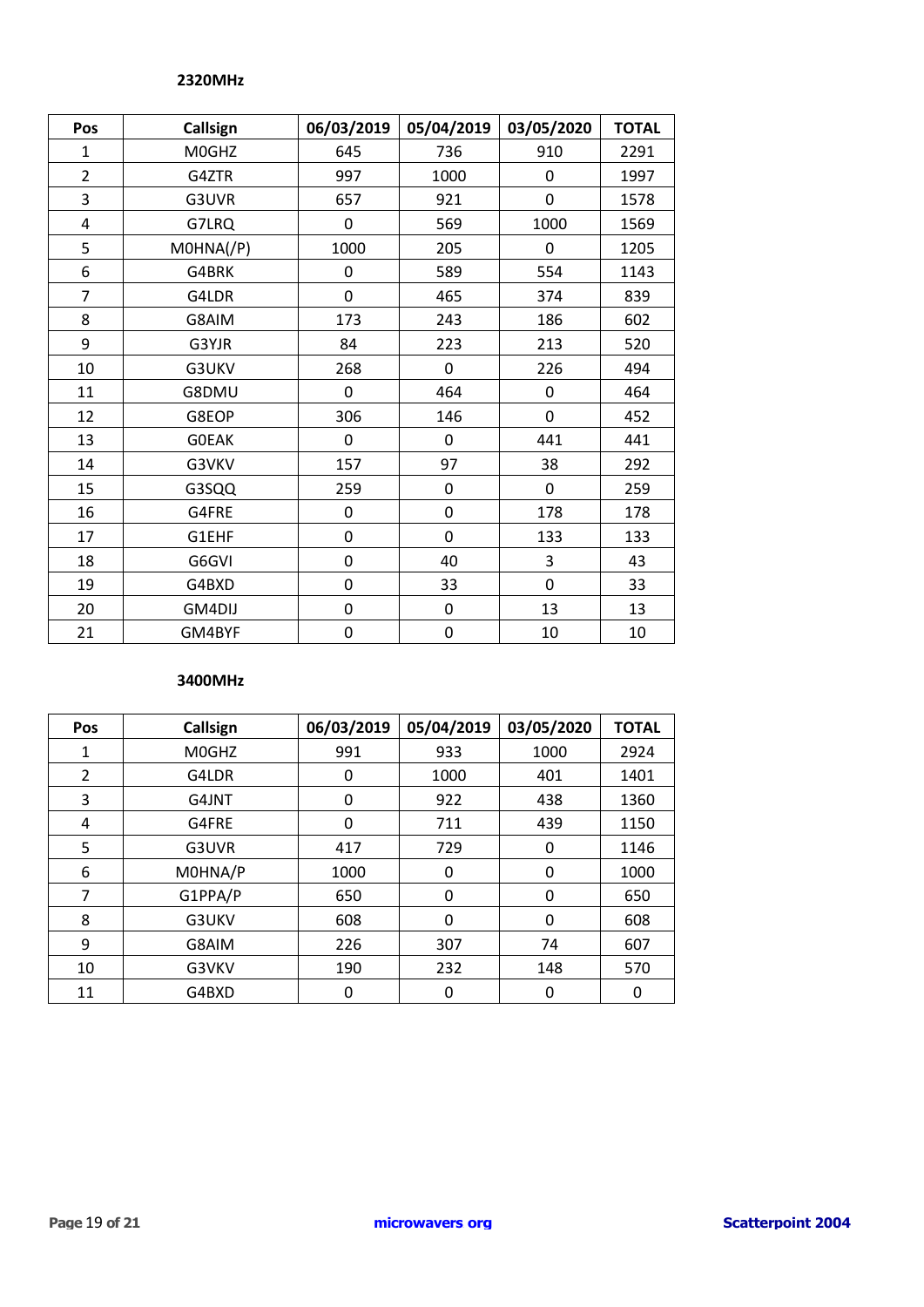# **UKuG MICROWAVE CONTEST / ACTIVITY WEEKEND CALENDAR 2020**

| Time UTC<br>Dates, 2020 | Contest name                        | Certificates |
|-------------------------|-------------------------------------|--------------|
| 25-26 Jan               | <b>Activity Weekend</b>             |              |
| 22-23 Feb               | <b>Activity Weekend</b>             |              |
| 8-Mar 1000 - 1600       | 1st Low band 1.3/2.3/3.4GHz         | F, P, L      |
| 28-29 Mar               | <b>Activity Weekend</b>             |              |
| 5-Apr 1000 - 1600       | 2nd Low band 1.3/2.3/3.4GHz         | F, P, L      |
| 3-May 0800 - 1400       | 3rd Low band 1.3/2.3/3.4GHz         | F, P, L      |
| 17-May 0900 - 1700      | 122GHz Activity Day                 |              |
| 30-31 May               | <b>Activity Weekend</b>             |              |
| 31-May 0600 - 1800      | 1st 5.7GHz Contest                  | F, P, L      |
| 31-May 0600 - 1800      | 1st 10GHz Contest                   | F, P, L      |
| 1000 - 1600<br>7-Jun    | 4th Low band 1.3/2.3/3.4GHz         | F, P, L      |
| 21-Jun 0900 - 1700      | 24/47GHz Trophy / 76GHz/122-248 GHz |              |
| 27-28 Jun               | <b>Activity Weekend</b>             |              |
| 28-Jun 0600 - 1800      | 2nd 5.7GHz Contest                  | F, P,L       |
| 28-Jun 0600 - 1800      | 2nd 10GHz Contest                   | F, P, L      |
| 19-Jul 0900 - 1700      | 2nd 24GHz Contest                   |              |
| 19-Jul 0900 - 1700      | 2nd 47GHz Contest                   |              |
| 19-Jul 0900 - 1700      | 2nd 76GHz Contest                   |              |
| 25-26 Jul               | <b>Activity Weekend</b>             |              |
| 26 -Jul 0600 - 1800     | 3rd 5.7GHz Contest                  | F, P, L      |
| 26 -Jul 0600 - 1800     | 3rd 10GHz Contest                   | F, P, L      |
| 29-30 Aug               | <b>Activity Weekend</b>             |              |
| 30-Aug 0600 - 1800      | 4th 5.7GHz Contest                  | F, P, L      |
| 30-Aug 0600 - 1800      | 4th 10GHz Contest                   | F, P, L      |
| 13-Sep 0900 - 1700      | 3rd 24GHz Contest                   |              |
| 13-Sep 0900 - 1700      | 3rd 47GHz Contest                   |              |
| 13-Sep 0900 - 1700      | 3rd 76GHz Contest                   |              |
| 13-Sep 0900 - 1700      | 122GHz Activity Day                 |              |
| 26-27 Sep               | <b>Activity Weekend</b>             |              |
| 27 - Sep 0600 - 1800    | 5th 5.7GHz Contest                  | F, P, L      |
| 27 - Sep 0600 - 1800    | 5th 10GHz Contest                   | F, P, L      |
| 18 - Oct 0900 - 1700    | 4th 24GHz Contest                   |              |
| 18 - Oct 0900 - 1700    | 4th 47GHz Contest                   |              |
| 18 - Oct 0900 - 1700    | 4th 76GHz Contest                   |              |
| 18 - Oct 0900 - 1700    | 122GHz Activity Day                 |              |
| 24-25 Oct               | <b>Activity Weekend</b>             |              |
| 15 - Nov 1000 - 1400    | 5th Low band 1.3/2.3/3.4GHz         | F, P, L      |
| 28-29 Nov               | <b>Activity Weekend</b>             |              |
| 26-27 Dec               | <b>Activity Weekend</b>             |              |

Key: F Fixed / home station P Portable Later and the Portable Later and the Later and Later and Later and Later and Later and Later and La Low-power (<10W on 1.3-3.4GHz, <1W on 5.7/10GHz)